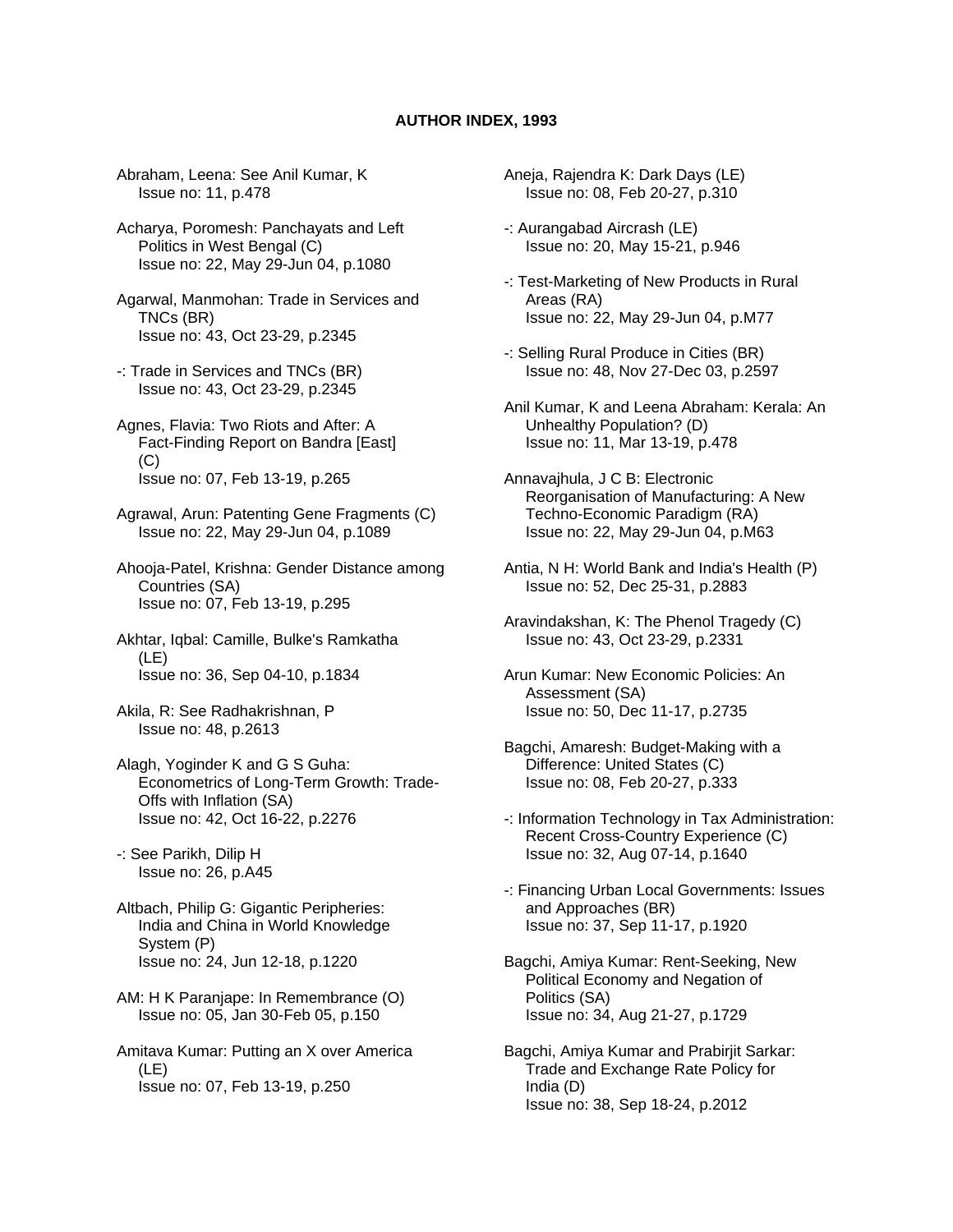Bagchi, Amiya Kumar: J R D Tata, 1904-1993  $(C)$ Issue no: 52, Dec 25-31, p.2871

Bagchi, Jasodhara: Socialising the Girl Child in Colonial Bengal (SA) Issue no: 41, Oct 09-15, p.2214

Bajpai, Nirupam: Stabilisation with Structural Reforms: Can the Two be Pursued Simultaneously? (SA) Issue no: 20, May 15-21, p.990

Bakshi, Rajni: Traditional Sciences Congress  $(C)$ Issue no: 52, Dec 25-31, p.2872

- Bal, Arun: Consumer Protection Act and Medical Profession (C) Issue no: 11, Mar 13-19, p.432
- Balagopal, K: Why Did December 6, 1992 Happen? (C) Issue no: 17, Apr 24-30, p.790
- -: A Year of Drought?: Andhra Pradesh (C) Issue no: 38, Sep 18-24, p.1970
- Balakrishnan, Pulapre: Union Budget for 1993-94: Some Macro-Economic Considerations (SA) Issue no: 15, Apr 10-16, p.705
- -: Rational Expectations and Price Behaviour in India (SA) Issue no: 23, Jun 05-11, p.1185
- -: See Vaidyanathan, A Issue no: 06, p.204
- Balasubrahmanyan, Vimal: Through a Textbook, Darkly (D) Issue no: 17, Apr 24-30, p.834
- -: Fix It, Forget It: Norplant and Human Rights (C) Issue no: 22, May 29-Jun 04, p.1088
- -: Teaching Women's Studies: The Problems (C) Issue no: 31, Jul 31-Aug 06, p.1572
- -: Choice and Dilemma of the Conscientious Activist (C) Issue no: 38, Sep 18-24, p.1976

Bandyopadhyay, Rekha: Land System in India: A Historical Review (RA) Issue no: 52, Dec 25-31, p.A149

Bandyopadhyay, S: In Defence (LE) Issue no: 14, Apr 03-09, p.542

Banerjee, Rangan and Jyoti K Parikh: Demand Side Management in Power Planning: An Exercise for HT Industries in Maharashtra (SA) Issue no: 32, Aug 07-14, p.1659

- Banerjee, Sumanta: Revisiting the National Literacy Mission (C) Issue no: 25, Jun 19-25, p.1274
- -: Sangh Parivar and Democratic Rights (C) Issue no: 34, Aug 21-27, p.1715
- -: Utpal Dutt: Obituary (C) Issue no: 36, Sep 04-10, p.1848
- -: The 'Beshya' and the 'Babu': Prostitute and Her Clientele in 19th Century Bengal (SA) Issue no: 45, Nov 06-12, p.2461
- Banerji, Arun: India's Imperial Commitment (BR) Issue no: 52, Dec 25-31, p.2888
- Banerji, Arup: Military as a Factor in Russian Politics (SA) Issue no: 46, Nov 13-20, p.2543
- -: Privatisation in the Russian Federation (SA) Issue no: 51, Dec 18-24, p.2817
- Banerji, D: Selective Amnesia (LE) Issue no: 22, May 29-Jun 04, p.1070
- Banerji, Debabar: Ahistorical, Apolitical and Authoritical (BR) Issue no: 14, Apr 03-09, p.574
- -: Simplistic Approach to Health Policy Analysis: World Bank Team on Indian Health Sector (C) Issue no: 24, Jun 12-18, p.1207
- Bang, Abhay: Movement against Alcohol (LE) Issue no: 20, May 15-21, p.946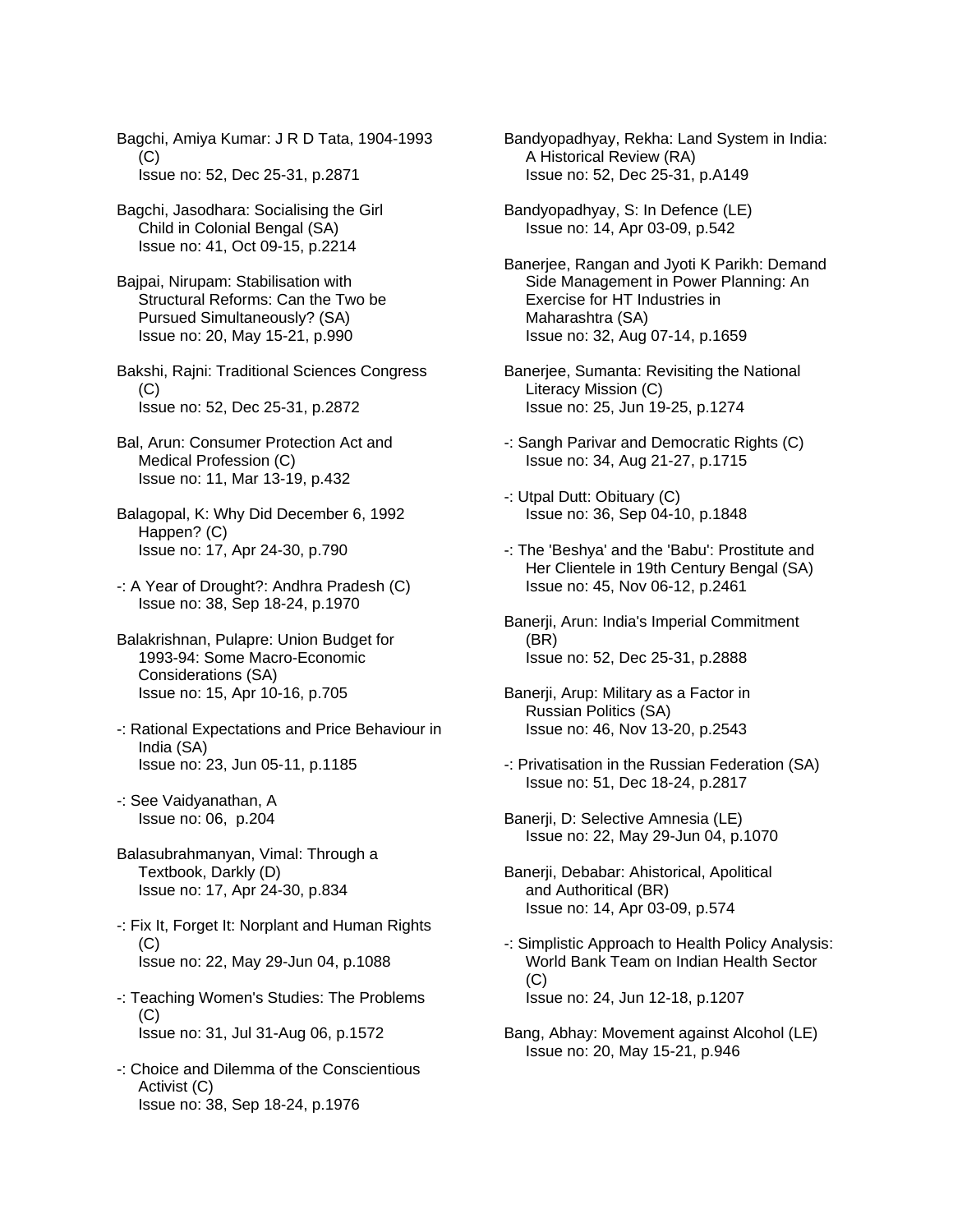Bapat, Meera and Sheela Patel: Shelter, Women and Development: Beating a Path towards Women's Participation (SA) Issue no: 11, Mar 13-19, p.465

Barkin, David: Salinastroika and Other Novel Ideas (SA) Issue no: 12, Mar 20-27, p.531

Baru, Rama V: Inter-Regional Variations in Health Services in Andhra Pradesh (C) Issue no: 20, May 15-21, p.963

Baru, Sanjaya: New Economic Policy and Budget: Efficiency, Equity and Fiscal Stabilisation (SA) Issue no: 15, Apr 10-16, p.713

Baruah, Sriparna B: Textile Mills of Assam: Is Privatisation the Answer? (C) Issue no: 31, Jul 31-Aug 06, p.1569

Basak, Sudeshna: Bengalis in Bihar (LE) Issue no: 36, Sep 04-10, p.1834

Basu, Alaka Malwade: Women's Roles and Gender Gap in Health and Survival (SA) Issue no: 43, Oct 23-29, p.2356

Basu, Kaushik: Structural Reform in India, 1991-93: Experience and Agenda (SA) Issue no: 48, Nov 27-Dec 03, p.2599

Baxi, Upendra: Politics as Religion: Constitution [Eightieth] Amendment Bill  $(C)$ Issue no: 39, Sep 25-Oct 01, p.2052

Beaudet, Pierre: Crisis of Nationalism: Back to the Future (C) Issue no: 49, Dec 04-10, p.2648

Beteille, Andre: Amartya Sen's Utopia (BR) Issue no: 16, Apr 17-23, p.753

-: Necessities and Luxuries (RA) Issue no: 24, Jun 12-18, p.1232

Bettelheim, Charles: Towards a Critical Marxism (C) Issue no: 34, Aug 21-27, p.1719

Bhasin, Kamla: See Menon, Ritu Issue no: 17, p.WS2

Bhat, Shripad: See Chandra Prasad, H Ashok Issue no: 21, p.1037

-: See Chandra Prasad, H Ashok Issue no: 45, p.2483

Bhatt, V V: Economic Policies and Institutions in Japan (BR) Issue no: 49, Dec 04-10, p.2656

-: Economic Policies and Institutions in Japan (BR) Issue no: 49, Dec 04-10, p.2656

-: Economic Policies and Institutions in Japan (BR) Issue no: 49, Dec 04-10, p.2656

Bhattacharjea, Aditya: Strategic Trade Policy and Developing Countries (SA) Issue no: 35, Aug 28-Sep 03, p.1803

Bhattacharya, B B and Arup Mitra: Employment and Structural Adjustment: A Look at 1991 Census Data (SA) Issue no: 38, Sep 18-24, p.1989

Bhattacharya, Dipankar: New Challenges for Bengal Left: Panchayat Poll Pointers (C) Issue no: 29, Jul 17-24, p.1491

-: Karbi Anglong Revisited (C) Issue no: 35, Aug 28-Sep 03, p.1785

Bhave, C B: Insider Trading and SEBI (LE) Issue no: 05, Jan 30-Feb 05, p.138

Bhouraskar, D M: Privatisation Policy (D) Issue no: 34, Aug 21-27, p.1747

Bijoy, C R: Emergence of the Submerged: Indigenous People at UN (C) Issue no: 26, Jun 26-Jul 02, p.1357

-: See Sarathy, V P Issue no: 38, p.1958

Bird, Richard M: Tax Reform in India (RA) Issue no: 50, Dec 11-17, p.2721

-: Tax Reform in India (RA) Issue no: 50, Dec 11-17, p.2721

-: Tax Reform in India (RA) Issue no: 50, Dec 11-17, p.2721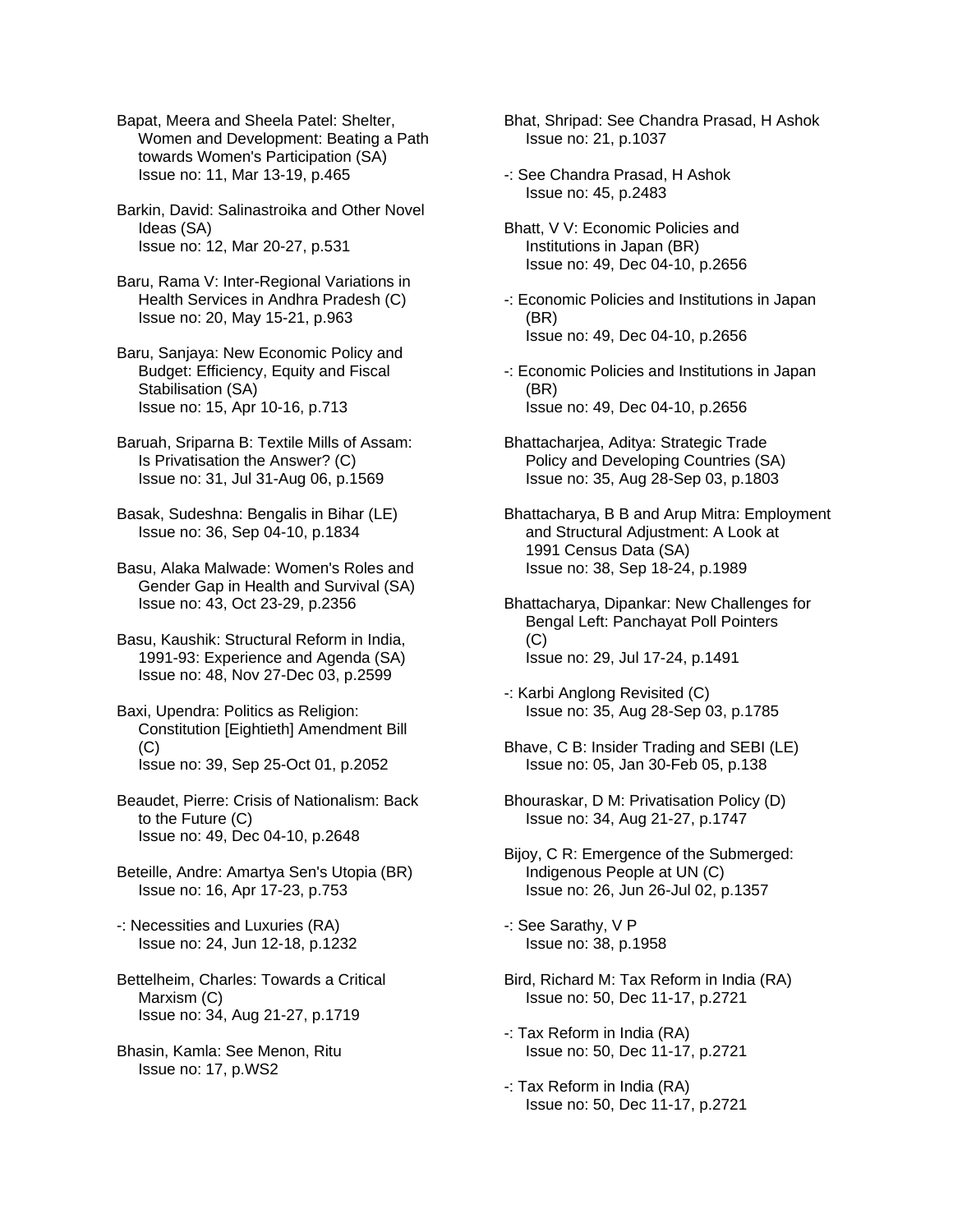- BM: 1993-94 Budget: Opportunity for the Opposition: New Delhi (C) Issue no: 01, Jan 02-09, p.17
- -: Deepening Reliance on Foreign Capital: New Delhi (C) Issue no: 10, Mar 06-12, p.372
- -: New-Look Farm Policy: New Delhi (C) Issue no: 15, Apr 10-16, p.611
- -: Double-Talk on EFF: New Delhi (C) Issue no: 21, May 22-28, p.1015
- -: Lame-Duck Government and MNCs' Challenge: New Delhi (C) Issue no: 23, Jun 05-11, p.1140
- -: The Scam and Economic Reform: New Delhi (C) Issue no: 27, Jul 03-10, p.1418
- -: Government's Diappearing Options: New Delhi (C) Issue no: 35, Aug 28-Sep 03, p.1783
- -: Message of the Assembly Elections: New Delhi (C) Issue no: 50, Dec 11-17, p.2704
- Borude, S G: See Patil, M M Issue no: 12, p.A25
- Bose, Amitava: Liberalisation Debate: Some Careless Mistakes (SA) Issue no: 31, Jul 31-Aug 06, p.1612
- Brass, Paul R: Chaudhuri Charan Singh: An Indian Political Life (SA) Issue no: 39, Sep 25-Oct 01, p.2087
- Brass, Tom: A-Way with Their Wor[l]d: Rural Labourers through the Postmodern Prism (RA) Issue no: 23, Jun 05-11, p.1162
- Breman, Jan: Anti-Muslim Pogrom in Surat (C) Issue no: 16, Apr 17-23, p.737
- Budhe, N I R: Contract Labour Act: An Instrument of Exploitation? (C) Issue no: 01, Jan 02-09, p.23
- Butalia, Urvashi: Community, State and Gender: On Women's Agency during Partition (RA) Issue no: 17, Apr 24-30, p.WS12
- Chadha, Ashish: Patalganga: River Fighting for Life (C) Issue no: 31, Jul 31-Aug 06, p.1574
- -: Subarnarekha Project: Singhbhum's Sorrow (C) Issue no: 41, Oct 09-15, p.2194
- Chaitanya, Jagdish: Ram ke Nam: Documentary as Resistance (C) Issue no: 49, Dec 04-10, p.2646
- Chaitanya, Krishna: Patna By-Election: Significant Contest (C) Issue no: 20, May 15-21, p.959
- -: Unfinished Struggle of Contract Labourers (C) Issue no: 48, Nov 27-Dec 03, p.2578
- Chakrabarty, Bidyut: Religion and Nationalism (BR) Issue no: 25, Jun 19-25, p.1298
- Chakrabarty, Dipesh: Marx after Marxism: A Subaltern Historian's Perspective (P) Issue no: 22, May 29-Jun 04, p.1094
- Chakraborty, Chandana: See Diwan, Romesh Issue no: 45, p.2478
- Chakraborty, Pratik: Tebhaga in Wider Political Perspective (BR) Issue no: 49, Dec 04-10, p.2658
- Chakravarti, Uma: Conceptualising Brahminical Patriarchy in Early India: Gender, Caste, Class and State (SA) Issue no: 14, Apr 03-09, p.579
- Chakravorti, Robi: Marx the Journalist (C) Issue no: 36, Sep 04-10, p.1856
- -: US and West Asia: Silencing Dissent (C) Issue no: 46, Nov 13-20, p.2513
- Chanana, Karuna: Partition and Family Strategies: Gender-Education Linkages among Punjabi Women in Delhi (RA) Issue no: 17, Apr 24-30, p.WS25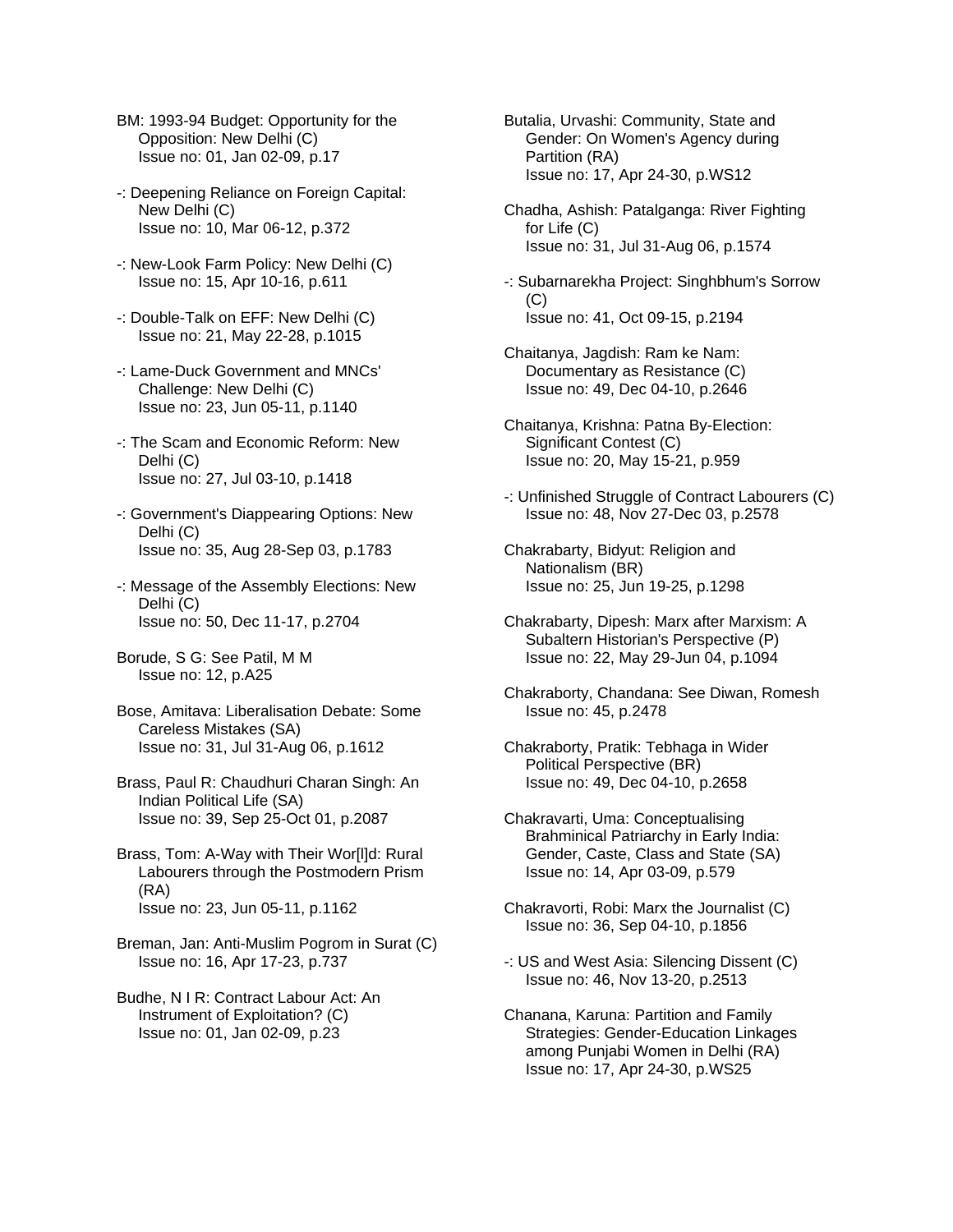Chandhoke, Neera: Post-Colonial World and Political Science in Transition (RA) Issue no: 40, Oct 02-08, p.2136

Chandra Prasad, H Ashok and Shripad Bhat: Strengthening India's Patent System: Implications for Pharmaceutical Sector (SA) Issue no: 21, May 22-28, p.1037

-: Patent System and Pharmaceutical Sector (D) Issue no: 45, Nov 06-12, p.2483

- Chandra, N K: Was Collapse of CPSU Inevitable?: A Polemical Essay (RA) Issue no: 05, Jan 30-Feb 05, p.PE23
- Chandra, Nirmal Kumar: Russia's Sinking Economy: External Dimensions (SA) Issue no: 20, May 15-21, p.995
- -: India's Rouble Debt and Depreciating Rouble (SA) Issue no: 27, Jul 03-10, p.1443
- -: Industrial R and D in Developing Countries and Dunkel Draft (C) Issue no: 48, Nov 27-Dec 03, p.2576
- -: India's Rouble Debt (LE) Issue no: 49, Dec 04-10, p.2622
- Chandra, Sudhir: Of Communal Consciousness and Communal Violence: Impressions from Post-Riot Surat (SA) Issue no: 36, Sep 04-10, p.1883

Chandrasekhar, C P and Jayati Ghosh: Economic Discipline and External Vulnerability: A Comment on Fiscal and Adjustment Strategies (SA) Issue no: 15, Apr 10-16, p.667

- Chandrashekar, H: See Ninan, K N Issue no: 12, p.A2
- Charvaka: Foreign Banks in India: The New Drain (C) Issue no: 05, Jan 30-Feb 05, p.155
- -: What Good Monsoons Have Helped to Conceal: Agriculture (C) Issue no: 06, Feb 06-12, p.205
- Chaterjee, Somnath and Rakesh Mohan: India's Garment Exports (RA) Issue no: 35, Aug 28-Sep 03, p.M95
- Chattopadhyay, Manabendu: See Maiti, Pradip Issue no: 46, p.2547
- Chattopadhyay, Paresh: The [Ex]Soviet Economy: Towards a Reassessment of Contending Theses (RA) Issue no: 05, Jan 30-Feb 05, p.PE13
- Chaudhuri, Sudip: Dunkel Draft on Drug Patents: Background and Implications (P) Issue no: 36, Sep 04-10, p.1861
- Chayanika and Swatija: Unethical Science: Case of Anti-Fertility Vaccine (C) Issue no: 52, Dec 25-31, p.2876

Chhachhi, Amrita: Concern on Communalism (LE) Issue no: 17, Apr 24-30, p.778

- Chopra, Kanchan and Gopal K Kadekodi: Watershed Development: A Contrast with NREP/JRY (RA) Issue no: 26, Jun 26-Jul 02, p.A61
- Chopra, Pran: Towards a Nuclear Free World (SA) Issue no: 16, Apr 17-23, p.759
- -: US versus UN (BR) Issue no: 36, Sep 04-10, p.1866
- Chossudovsky, Michel: India under IMF Rule (P) Issue no: 10, Mar 06-12, p.385
- -: Russia under IMF Rule (C) Issue no: 15, Apr 10-16, p.623
- Choudhary, Kameshwar: New Reservation Policy: Bihar (C) Issue no: 23, Jun 05-11, p.1145
- Chowdhry, Prem: High Participation, Low Evaluation: Women and Work in Rural Haryana (RA) Issue no: 52, Dec 25-31, p.A135
- Chowgule, Ashok V: Evading the Problem (LE) Issue no: 46, Nov 13-20, p.2486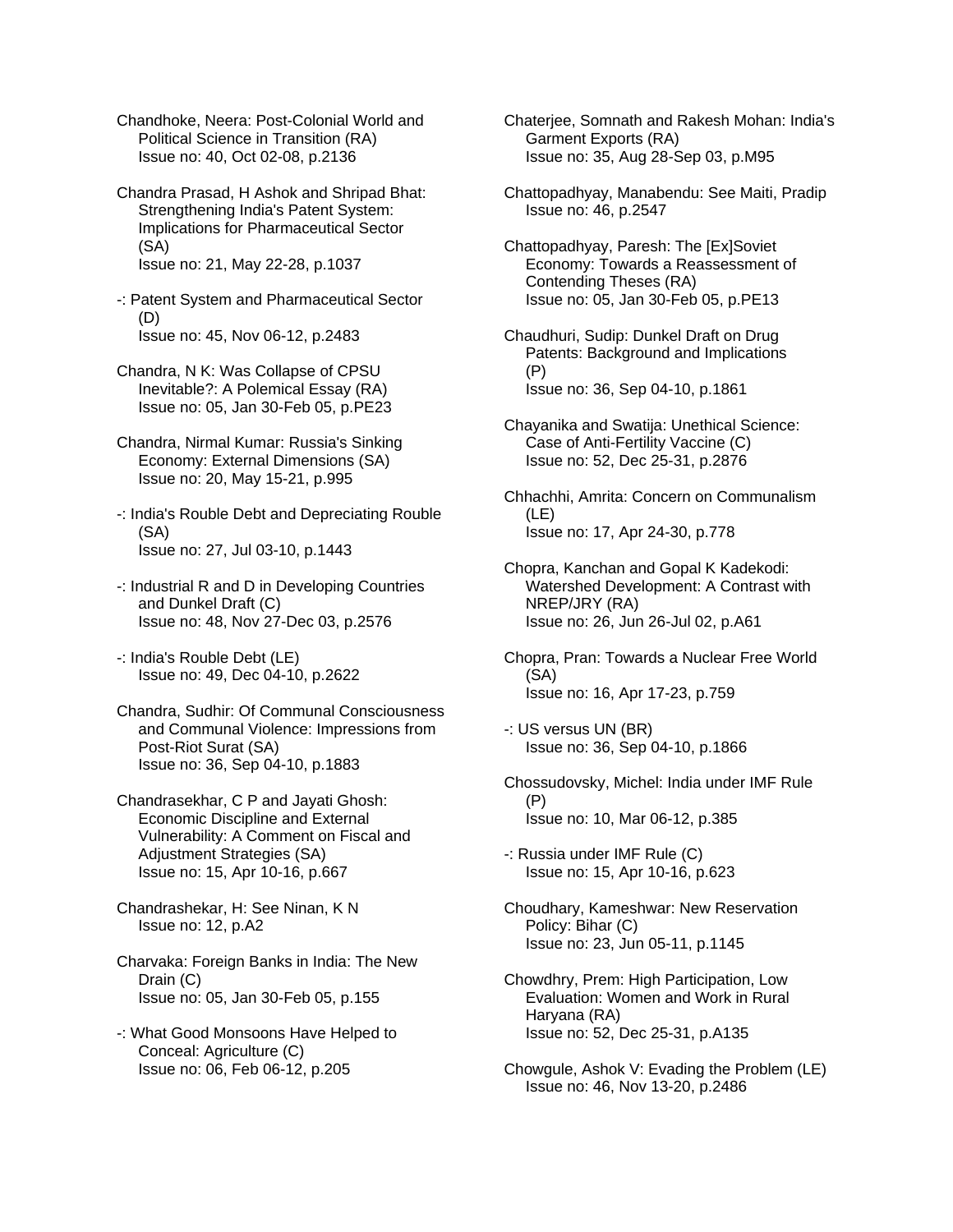- Clairmont, Frederic F: Rising Tide of Nazidom: Germany (C) Issue no: 01, Jan 02-09, p.24
- -: Political Economy of Beverage Imperialism  $(C)$ Issue no: 07, Feb 13-19, p.272
- -: China: The Awakened Prometheus (C) Issue no: 16, Apr 17-23, p.747
- -: Mitterrandism and the SPF: On the Edge of Doom (C) Issue no: 21, May 22-28, p.1023
- -: US State Terrorism: Another Criminal Act (C) Issue no: 27, Jul 03-10, p.1423
- -: Media Moloch: Blight of Doublespeak (BR) Issue no: 29, Jul 17-24, p.1513
- -: Cracking of Japanese Finance Capitalism (C) Issue no: 44, Oct 30-Nov 06, p.2392
- Cohen, G A: Amartya Sen's Unequal World (SA) Issue no: 40, Oct 02-08, p.2156
- Coondoo, Dipankor; Chiranjib Neogi and Buddhadeb Ghosh: Technology-Intensive Industrialisation in LDCs: Experience of Indian Industries (RA) Issue no: 08, Feb 20-27, p.M43
- Cossman, Brenda: See Kapur, Ratna Issue no: 17, p.WS35
- Custers, Peter: Bangladesh's Flood Action Plan: A Critique (C) Issue no: 29, Jul 17-24, p.1501
- D'Mello, Bernard: Missing Tribals in Bhandara (LE) Issue no: 29, Jul 17-24, p.1478
- D'Souza, Deepika: Report on Oustees of Bargi Project (LE) Issue no: 31, Jul 31-Aug 06, p.1546
- D'Souza, Paul: See Lobo, Lancy Issue no: 05, p.152
- Dadhich, C L: On Viability of Rural Branches (D) Issue no: 26, Jun 26-Jul 02, p.1399
- Dadhich, C L: Revitalisation of Rural Bank Branches (D) Issue no: 48, Nov 27-Dec 03, p.2620
- Dandekar, Kumudini: The Aged, Their Problems and Social Intervention in Maharashtra (SA) Issue no: 23, Jun 05-11, p.1188
- Dandekar, V M: A Complacent Budget (SA) Issue no: 15, Apr 10-16, p.689
- -: Limits of Credit, Not Credit Limits (RA) Issue no: 39, Sep 25-Oct 01, p.A86
- Dani, S G: Vedic Mathematics: Myth and Reality (P) Issue no: 31, Jul 31-Aug 06, p.1577
- Das Gupta, A: Unity in Marx: Towards a Methodological Reconstruction (RA) Issue no: 05, Jan 30-Feb 05, p.PE47
- Das, Salil: See Ravindra, A Issue no: 14, p.561
- Das, Sujit K: Private Practice and Medicare: West Bengal (C) Issue no: 36, Sep 04-10, p.1845
- Das, Veena: Sociological Research in India: The State of Crisis (P) Issue no: 23, Jun 05-11, p.1159
- Das-Gupta, Arindam and Dilip Mookherjee: Dissection of a Bold Budget (SA) Issue no: 15, Apr 10-16, p.695
- Dasgupta, Rajaram: Subsidies, Patents and Market Access in Dunkel Draft (C) Issue no: 18, May 01-07, p.855
- Dasgupta, Subhendu: Countering Dissent (LE) Issue no: 01, Jan 02-09, p.2
- Dastane, S R: Maharashtra University Act (D) Issue no: 23, Jun 05-11, p.1195
- Datta, K K and P K Joshi: Problems and Prospects of Co-Operatives in Managing Degraded Lands: Case of Saline and Water-Logged Soils (RA) Issue no: 12, Mar 20-27, p.A16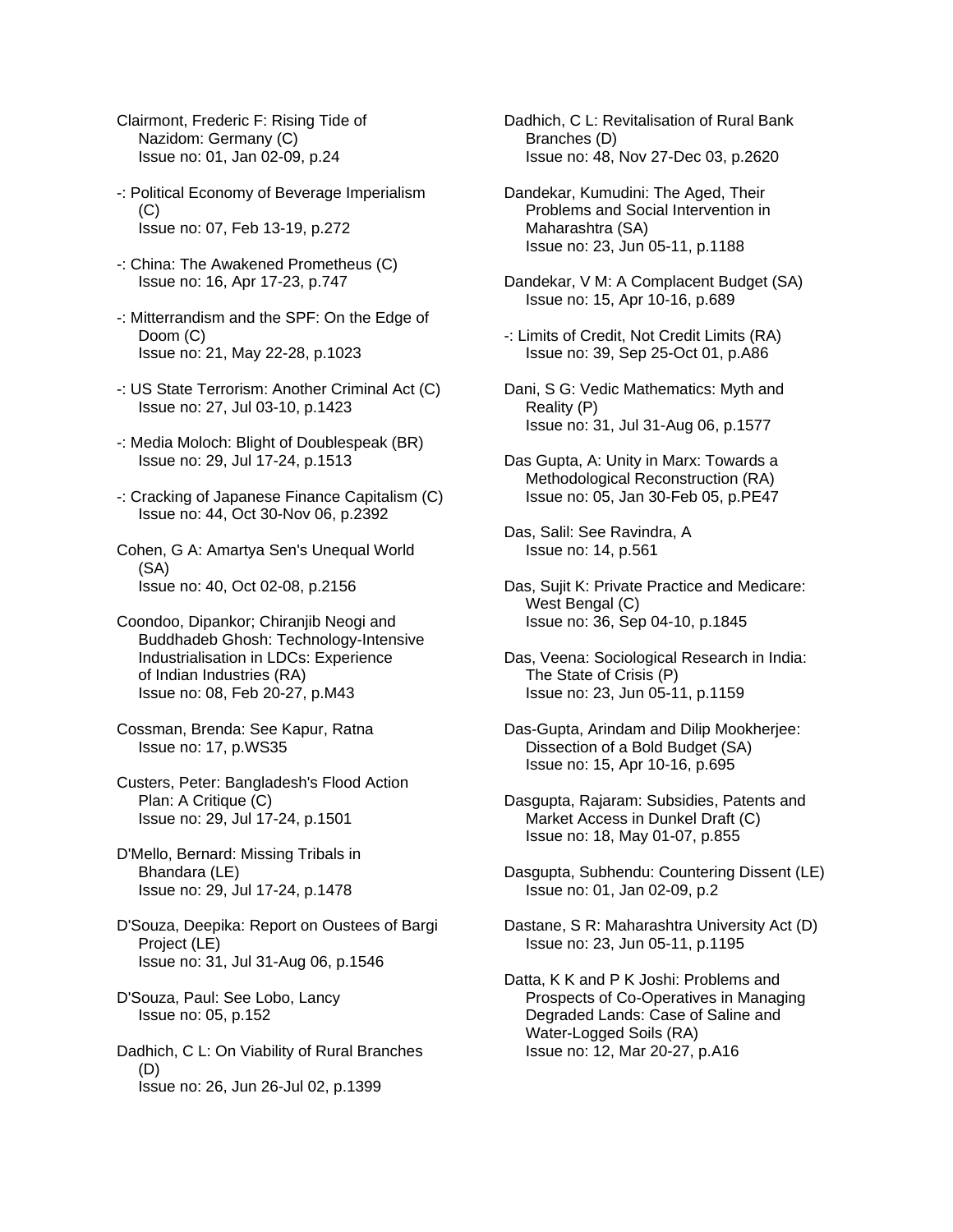Datta, Pradip Kumar: Dying Hindus: Production of Hindu Communal Common Sense in Early 20th Century Bengal (SA) Issue no: 25, Jun 19-25, p.1305

Dawra, Sumita: Tax-Sharing (LE) Issue no: 37, Sep 11-17, p.1894

Desai, Bhupat M: Rural Banking: Misdirected Policy Changes (C) Issue no: 52, Dec 25-31, p.2868

Deshpande, G P: Polity and Culture in the Wake of Ayodhya (P) Issue no: 06, Feb 06-12, p.215

-: Many Religions (BR) Issue no: 42, Oct 16-22, p.2273

- Deshpande, J V: Secular Forces and Ram Janmabhoomi Movement (D) Issue no: 07, Feb 13-19, p.307
- -: Maharashtra: Universities Bill: A Backward Step (C) Issue no: 11, Mar 13-19, p.436
- -: Assembly Elections: Winnability Is All (C) Issue no: 46, Nov 13-20, p.2505
- Deshpande, J V: Ideology in Retreat: Assembly Elections (C) Issue no: 51, Dec 18-24, p.2780

Deshpande, S V: Countering Communalism (LE) Issue no: 52, Dec 25-31, p.2854

- Dhanagare, D N: Remembering Tom Bottomore  $(C)$ Issue no: 48, Nov 27-Dec 03, p.2581
- Dhar, Biswajit: Trade Policies and Development: Conventional Wisdom Questioned (BR) Issue no: 06, Feb 06-12, p.221
- Dhar, Biswajit and C Niranjan Rao: Patent System and Pharmaceutical Sector (D) Issue no: 40, Oct 02-08, p.2167

Dhar, Biswajit: Trade Policy and Development (D) Issue no: 52, Dec 25-31, p.2910

Dharma Kumar: States and Civil Societies in Modern Asia (P) Issue no: 42, Oct 16-22, p.2266

- Dharmadhikary, Shripad: State-Sponsored Attack on Pani Parishad: Gujarat (C) Issue no: 20, May 15-21, p.961
- -: Hydropower from Sardar Sarovar: Need, Justification and Viability (C) Issue no: 48, Nov 27-Dec 03, p.2584
- Dharmalingam, A: Female Beedi Workers in a South Indian Village (SA) Issue no: 27, Jul 03-10, p.1461
- Dhawan, B D: On Irrigation Systems (BR) Issue no: 03, Jan 16-23, p.104
- -: Coping with Floods in Himalayan Rivers (C) Issue no: 18, May 01-07, p.849
- -: Irrigation in Eighth Plan: A Critique (RA) Issue no: 26, Jun 26-Jul 02, p.A38
- -: Great Challenge in Regional Co-operation (BR) Issue no: 32, Aug 07-14, p.1654
- -: Reassessment of Irrigation Potential (D) Issue no: 43, Oct 23-29, p.2371
- -: Ground Water Depletion in Punjab (P) Issue no: 44, Oct 30-Nov 06, p.2397
- Dholakia, Ravindra H: Sectoral Targets of the Eighth Plan: Some Implications (SA) Issue no: 32, Aug 07-14, p.1685
- Didadhubli, R G: Russia's Ailing Economy: Reviving Barter System (C) Issue no: 31, Jul 31-Aug 06, p.1575

Dietrich, Gabriele: Caste, Class and Patriarchy (BR) Issue no: 10, Mar 06-12, p.389

- Diwan, Romesh and Chandana Chakraborty: Is India's Economy Competitive? (SA) Issue no: 45, Nov 06-12, p.2478
- DN: What Collapsed in the Soviet Union? (C) Issue no: 45, Nov 06-12, p.2443
- Dogra, Bharat: Chilika Lake Controversy (C) Issue no: 01, Jan 02-09, p.20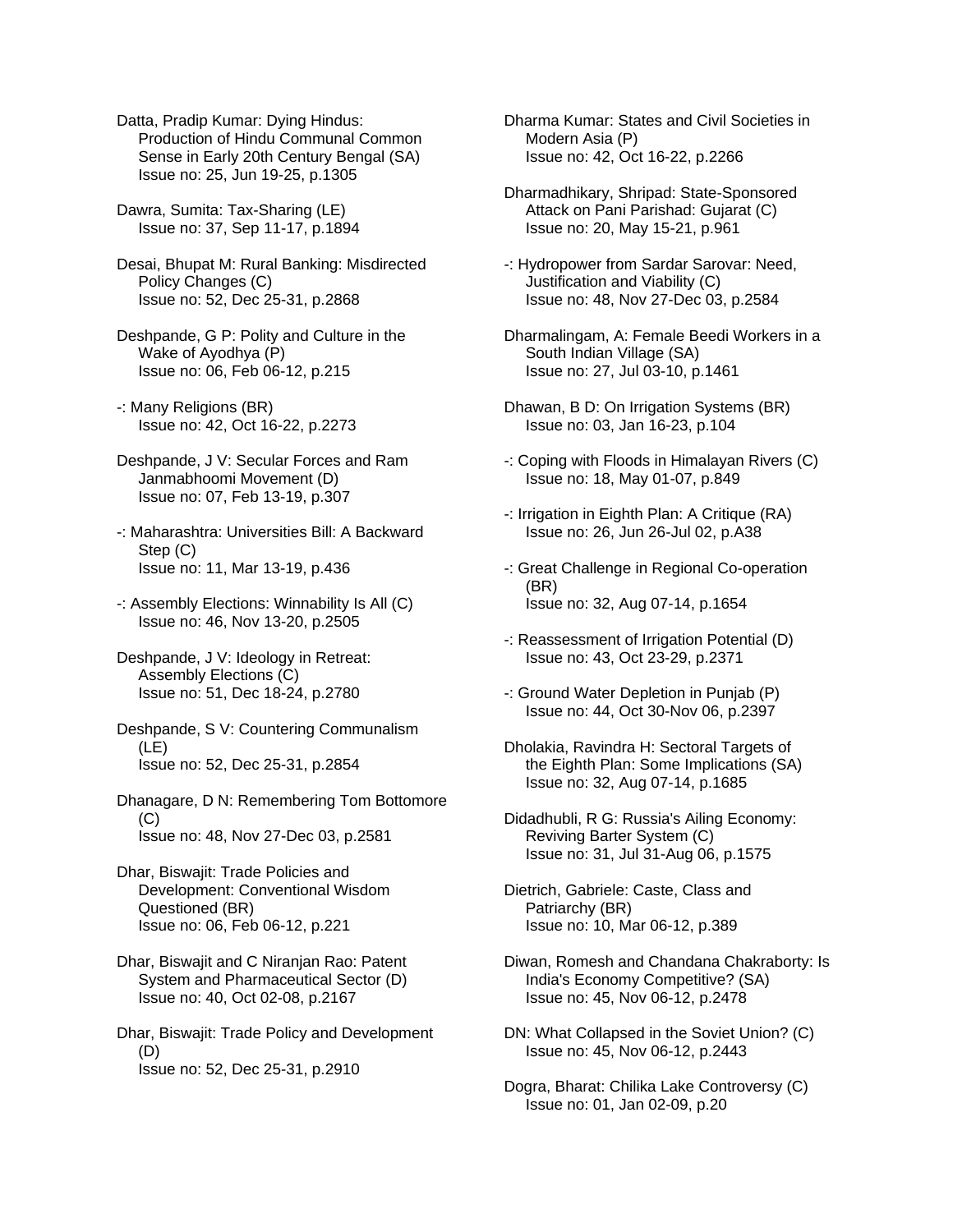- -: Science and Superstition (C) Issue no: 19, May 08-14, p.913
- Doraiswamy, P K: Commercialisation of Higher Education (LE) Issue no: 43, Oct 23-29, p.2314
- -: Unequal World (LE) Issue no: 45, Nov 06-12, p.2422
- Dreze, Jean: Nutrition and Health in Rural India (BR) Issue no: 07, Feb 13-19, p.276
- Drobizheva, Leokadia: Russian Ethnic Attitudes in Changing Political Situation (SA) Issue no: 51, Dec 18-24, p.2833
- Engineer, Asghar Ali: Bombay Shames India (C) Issue no: 03, Jan 16-23, p.81
- -: Bastion of Communal Amity Crumbles (C) Issue no: 07, Feb 13-19, p.262
- -: Bombay Riots: Second Phase (C) Issue no: 12, Mar 20-27, p.505
- -: Guilt of Partition (BR) Issue no: 22, May 29-Jun 04, p.1097
- EPW Research Foundation: India's External Debt (SS) Issue no: 23, Jun 05-11, p.1151
- -: Sugar-Coating for Tougher Conditionalities to Come (C) Issue no: 31, Jul 31-Aug 06, p.1563
- -: Poverty Levels in India: Norms, Estimates and Trends (SS) Issue no: 34, Aug 21-27, p.1748
- -: Wholesale and Consumer Prices (SS) Issue no: 38, Sep 18-24, p.2015
- -: Agriculture (S) Issue no: 41, Oct 09-15, p.2177
- -: Money and Banking (S) Issue no: 42, Oct 16-22, p.2245
- -: External Trade of India: Trends and Changes In Composition and Direction (SS) Issue no: 42, Oct 16-22, p.2302
- -: External Sector (S) Issue no: 43, Oct 23-29, p.2321
- -: Industrial Production (S) Issue no: 44, Oct 30-Nov 06, p.2381
- -: Capital Market (S) Issue no: 45, Nov 06-12, p.2427
- -: Industrial Production (S) Issue no: 46, Nov 13-20, p.2493
- -: India's Balance of Payments: Concepts, Compilation Procedure and Recent Scenario (SS) Issue no: 46, Nov 13-20, p.2551
- -: Money and Banking (S) Issue no: 48, Nov 27-Dec 03, p.2569
- -: Agriculture (S) Issue no: 49, Dec 04-10, p.2629
- -: External Sector (S) Issue no: 50, Dec 11-17, p.2693
- -: Capital Market (S) Issue no: 51, Dec 18-24, p.2761
- -: Agriculture (S) Issue no: 52, Dec 25-31, p.2861
- Franke, Richard W: Feeding Programmes and Food Intake in a Kerala Village (SA) Issue no: 08, Feb 20-27, p.355
- Galab, S: Rural Employment Programmes: Case for Involving Voluntary Organisations (SA) Issue no: 10, Mar 06-12, p.409
- Gandhi, Anuradha: People's Struggles in Bastar (LE) Issue no: 41, Oct 09-15, p.2170
- Ganesh, Kamala and Carla Risseeuw: Gender: Between Family and State (C) Issue no: 43, Oct 23-29, p.2332
- Geetha, S and M H Suryanarayana: Revamping PDS: Some Issues and Implications (SA) Issue no: 41, Oct 09-15, p.2207
- Geetha, V and S V Rajadurai: Neo-Brahminism: An Intentional Fallacy? (D) Issue no: 03, Jan 16-23, p.129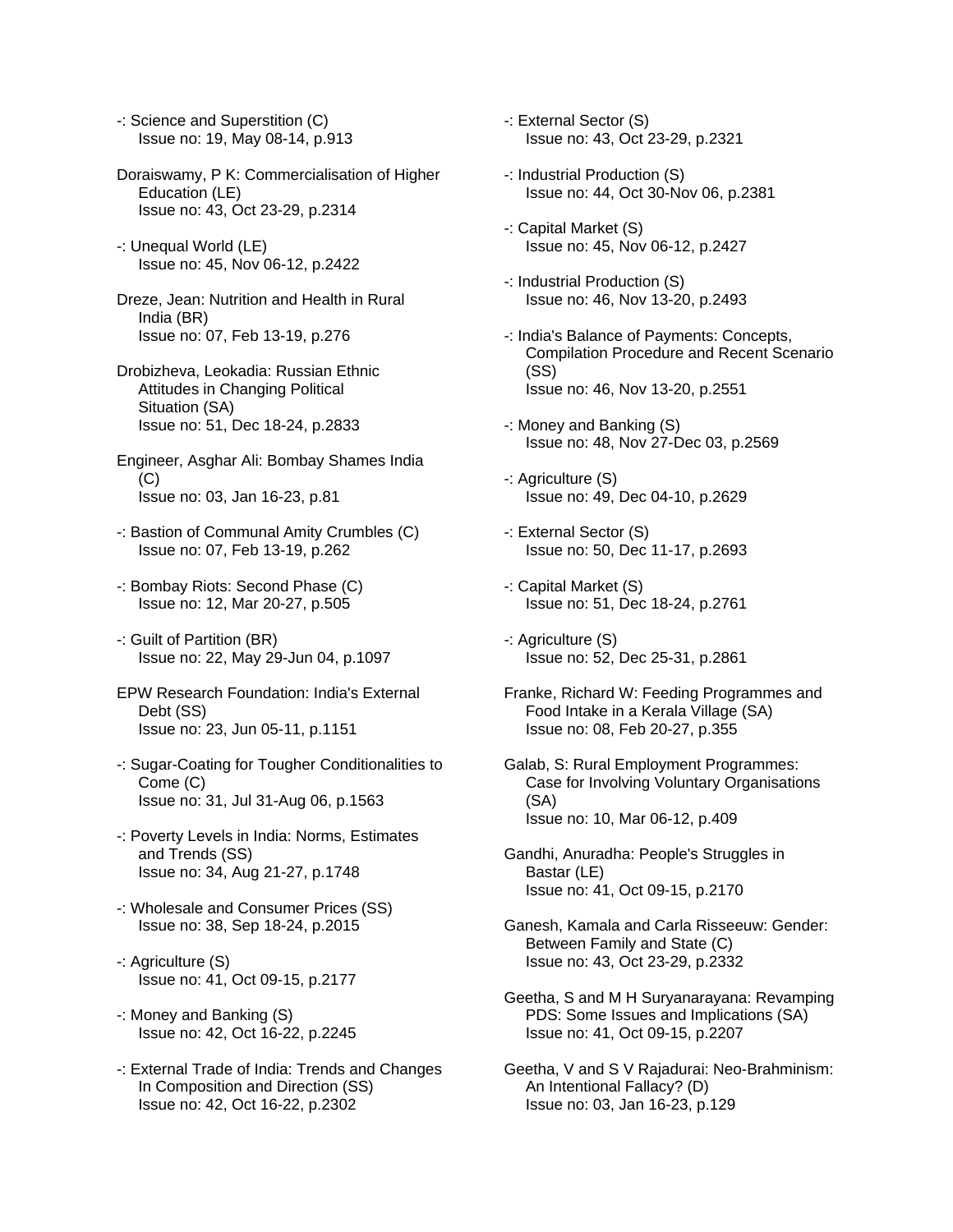-: Democratising Death: PMK Experiment (C) Issue no: 12, Mar 20-27, p.500

- Geetha, V and S V Rajadurai: Dalits and Non-Brahmin Consciousness in Colonial Tamil Nadu (SA) Issue no: 39, Sep 25-Oct 01, p.2091
- -: Two Swords in a Scabbard: Crisis in DMK (C) Issue no: 45, Nov 06-12, p.2437
- George, Alex and Sunil Nandraj: State of Health Care in Maharashtra: A Comparative Analysis (SA) Issue no: 32, Aug 07-14, p.1671
- George, Thomas: Prescription for Disaster (C) Issue no: 37, Sep 11-17, p.1908
- Ghose, Sanjoy: Ethiopia: A View from the Ground (C) Issue no: 43, Oct 23-29, p.2337
- Ghosh, Arun: Market System, Socialism and Democracy (F) Issue no: 01, Jan 02-09, p.13
- -: India's External Debt in Relation to BOP Prospects (F) Issue no: 06, Feb 06-12, p.199
- -: Getting Tough with the Weak (F) Issue no: 10, Mar 06-12, p.370
- -: Socialism, Modern Capitalism and Democracy (F) Issue no: 14, Apr 03-09, p.551
- -: State of Economy and 1993-94 Budget (SA) Issue no: 15, Apr 10-16, p.681
- -: An Agenda for the South (F) Issue no: 16, Apr 17-23, p.734
- -: Cat on a Hot Tin Roof (F) Issue no: 24, Jun 12-18, p.1205
- -: Power Generation, Foreign Investors and Money Market Brokers (F) Issue no: 26, Jun 26-Jul 02, p.1343
- -: Sructural Adjustment and Education (F) Issue no: 31, Jul 31-Aug 06, p.1561
- -: What Is Sauce for the Goose Is Not Sauce for the Gander (F) Issue no: 34, Aug 21-27, p.1696
- -: Savings, Investment and Growth: Some Questions (F) Issue no: 35, Aug 28-Sep 03, p.1779
- -: Investment, Speculation and the Gambling Instinct (F) Issue no: 37, Sep 11-17, p.1903
- -: Saving, Investment and Interest Rates (F) Issue no: 39, Sep 25-Oct 01, p.2050
- -: Public Goods and Rush for Privatisation (F) Issue no: 41, Oct 09-15, p.2181
- -: It Is Time We Reread Keynes (F) Issue no: 43, Oct 23-29, p.2325
- -: Social Security in an Insecure Economy (F) Issue no: 45, Nov 06-12, p.2432
- -: Economic Development and the Market System (F) Issue no: 48, Nov 27-Dec 03, p.2573
- -: Democracy, Human Rights and Management of Technological Change (F) Issue no: 50, Dec 11-17, p.2697
- Ghosh, Arunabha: Jharkhand Movement in West Bengal (SA) Issue no: 03, Jan 16-23, p.121
- -: Ideology and Politics of Jharkhand Movement: An Overview (C) Issue no: 35, Aug 28-Sep 03, p.1788
- Ghosh, Buddhadeb: See Coondoo, Dipankor Issue no: 08, p.M43
- Ghosh, D: P N Mathur: Obituary (C) Issue no: 23, Jun 05-11, p.1144
- Ghosh, D N: Priorities for Financial Reform (F) Issue no: 08, Feb 20-27, p.321
- -: Dealing with MNEs (BR) Issue no: 15, Apr 10-16, p.637
- -: Struggle for Reform (F) Issue no: 38, Sep 18-24, p.1967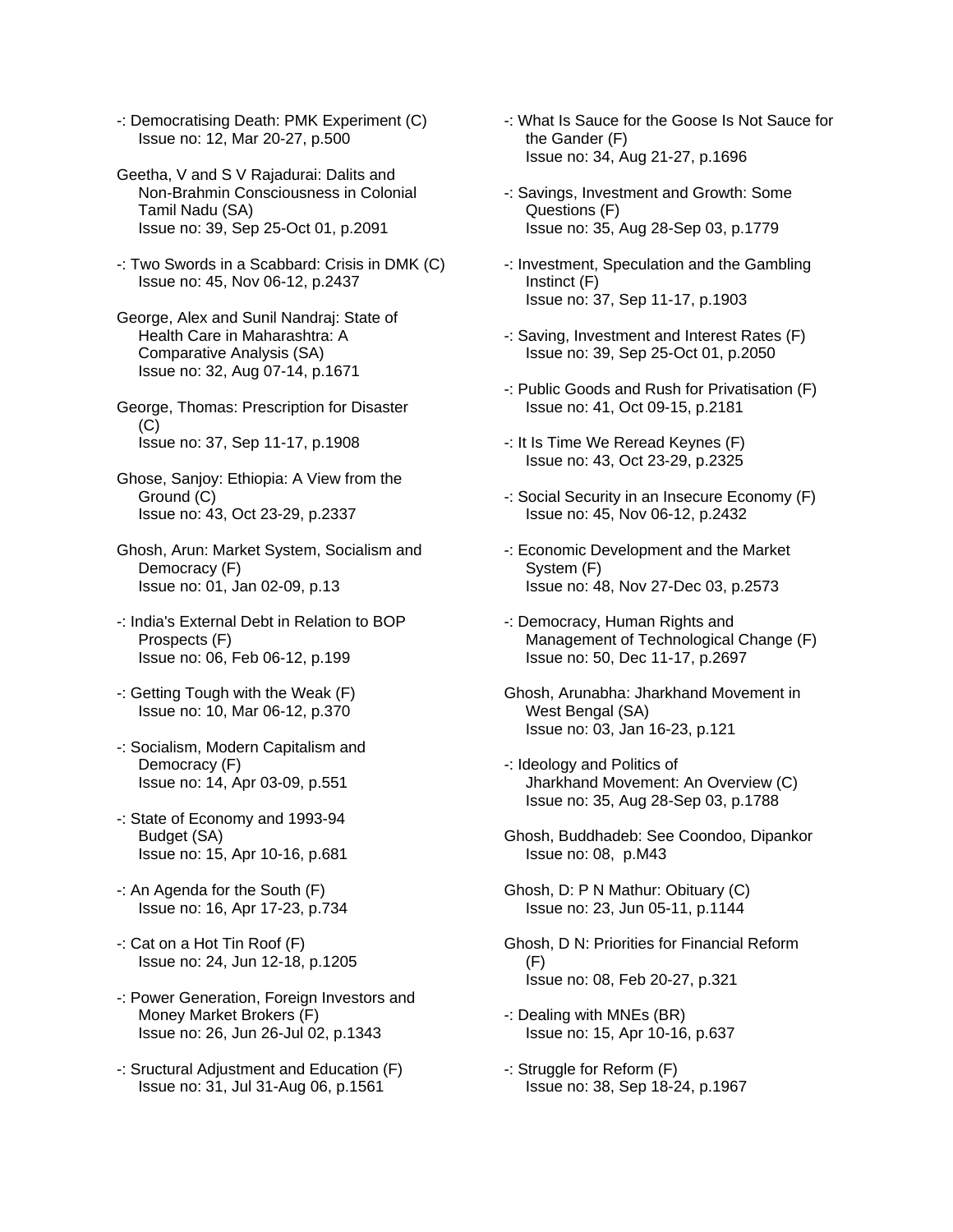- -: Reserve Bank Autonomy: Facing the Issues (F) Issue no: 42, Oct 16-22, p.2249
- -: Capital Market Reform: Battle of Interests (F) Issue no: 46, Nov 13-20, p.2497
- -: Level Playing-Field: A Mirage (F) Issue no: 49, Dec 04-10, p.2633
- Ghosh, Gautam: Catastrophes and Categories (LE) Issue no: 44, Oct 30-Nov 06, p.2374
- Ghosh, Jayati: Development Concerns (BR) Issue no: 51, Dec 18-24, p.2787
- -: See Chandrasekhar, C P Issue no: 15, p.667
- Ghosh, Mousumi: Internal Audit Function and Role of Accounting Education (RA) Issue no: 48, Nov 27-Dec 03, p.M169
- Ghosh, Tapan K: Towards Eradicating Hunger (BR) Issue no: 03, Jan 16-23, p.103
- Gidadhubli, R G and Rama Sampat Kumar: Privatisation in East European Countries (C) Issue no: 24, Jun 12-18, p.1216
- Gidadhubli, R G and Rama Sampat Kumar: Crisis in Moscow (C) Issue no: 41, Oct 09-15, p.2197
- Giri, Ananta: Creating a Community of Discourse in Sociology in India (D) Issue no: 29, Jul 17-24, p.1538
- -: Psychology and Challenge of Postmodern Condition (P) Issue no: 40, Oct 02-08, p.2130
- GO: Farmers' Movement: Fighting for Liberalisation (C) Issue no: 50, Dec 11-17, p.2708
- Gokarn, Subir and Rajendra Vaidya: Deregulation and Industrial Performance: The Indian Cement Industry (RA) Issue no: 08, Feb 20-27, p.M33
- Goyal, Ashima: Growth and Industry (BR) Issue no: 16, Apr 17-23, p.757
- GPD: Mahaan Sa Nripatih (F) Issue no: 07, Feb 13-19, p.261
- Guha, G S: See Alagh, Yoginder K Issue no: 42, p.2276
- Guha, Ramachandra: Where Fact Crosses Fiction (BR) Issue no: 11, Mar 13-19, p.451
- -: Paul Kurien (LE) Issue no: 26, Jun 26-Jul 02, p.1334
- Guha, Sumit: Labour-Exploitation Ratio as a Measure of Peasant Differentiation: Its Fundamental Fallacy (P) Issue no: 34, Aug 21-27, p.1721
- Guhan, S: Ageing in Kerala (BR) Issue no: 35, Aug 28-Sep 03, p.1802
- Guilmoto, Christophe Z: The Tamil Migration Cycle, 1830-1950 (SA) Issue no: 03, Jan 16-23, p.111
- Gulati, I S: Tackling the Growing Burden of Public Debt (SA) Issue no: 18, May 01-07, p.883
- Gupta, Anand P: Reforming Deficit Measurement: The Indian Case (SA) Issue no: 08, Feb 20-27, p.345
- -: Are Deficits Always a Bad Thing? (BR) Issue no: 41, Oct 09-15, p.2206
- Gupta, Anirudha: Themes in Nepali Politics  $(C)$ Issue no: 37, Sep 11-17, p.1915
- -: Way to World Disorder?: Somalia (C) Issue no: 50, Dec 11-17, p.2713
- Gupta, Arun and Jon E Rohde: Economic Value of Breast-Feeding in India (SA) Issue no: 26, Jun 26-Jul 02, p.1390
- Gupta, Dipankar: Communalism and Nationalism in Colonial India (BR) Issue no: 08, Feb 20-27, p.339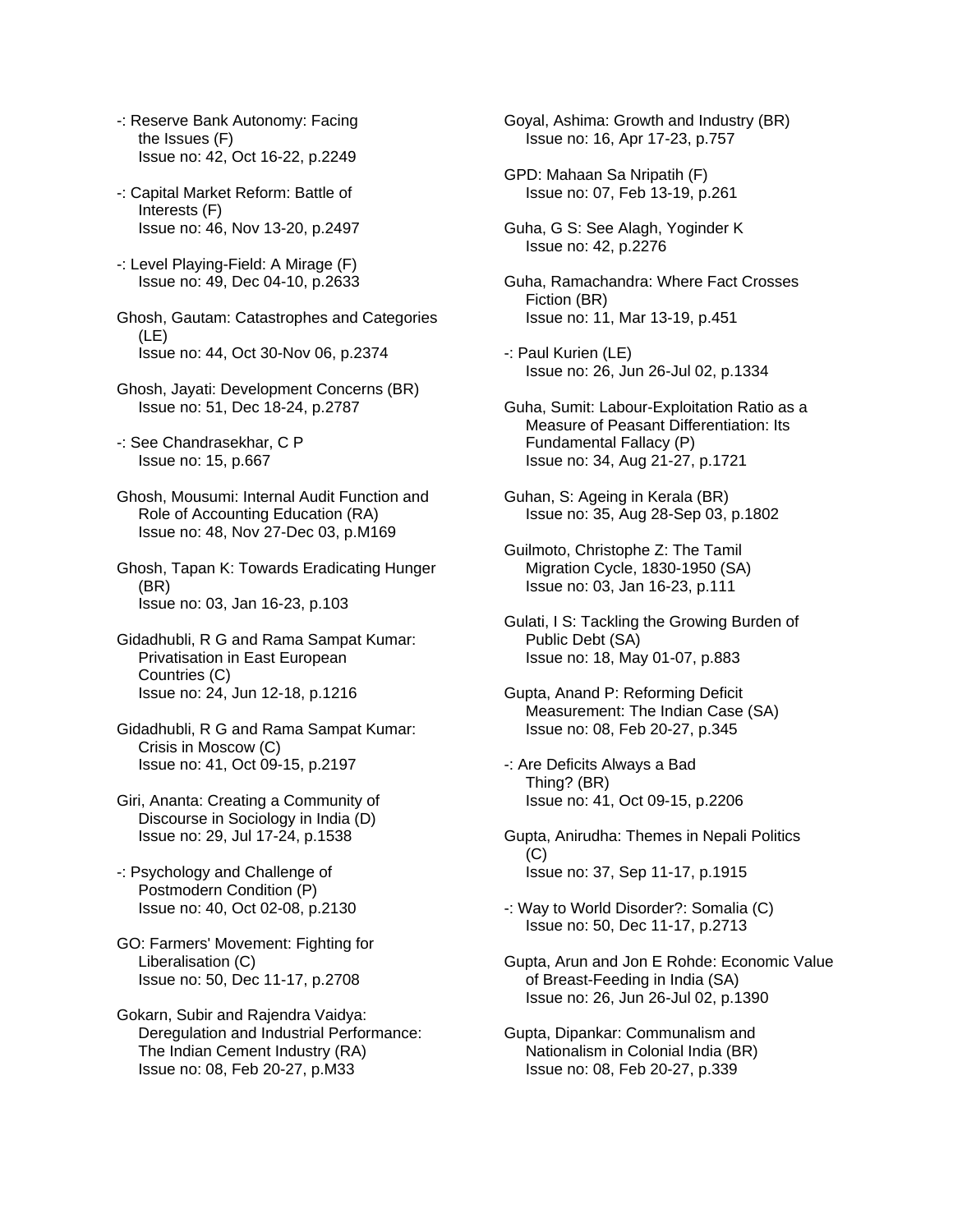Gupta, Harmala: The Silence of the Lambs (BR) Issue no: 05, Jan 30-Feb 05, p.171

-: Malcolm's Travels (BR) Issue no: 20, May 15-21, p.978

Gupta, Ram Pratap: Mismanagement of Fisheries Development: Madhya Pradesh  $(C)$ Issue no: 37, Sep 11-17, p.1910

Gupta, S P: Planning and Liberalisation (SA) Issue no: 43, Oct 23-29, p.2349

Gupta, Tilak D: Problems of Left Assertion in Bihar: Patna Poll Lessons (C) Issue no: 25, Jun 19-25, p.1279

-: Partyless Polls to Powerless Panchayats (C) Issue no: 31, Jul 31-Aug 06, p.1567

-: Jharkhand Autonomy a Far Cry (C) Issue no: 39, Sep 25-Oct 01, p.2066

Gupte, Manisha: Lessons of History (LE) Issue no: 12, Mar 20-27, p.482

Guru, Gopal: Dalit Movement in Mainstream Sociology (P) Issue no: 14, Apr 03-09, p.570

-: Understanding Communal Riots in Maharashtra (C) Issue no: 19, May 08-14, p.903

-: Anchoring Ambedkar in Liberalism (BR) Issue no: 38, Sep 18-24, p.1987

Guru, Gopal: Emergence of Bahujan Mahasangha in Maharashtra (C) Issue no: 46, Nov 13-20, p.2500

Gurumurthi, S: Towards an Alternative System of Tax-Sharing in India (SA) Issue no: 12, Mar 20-27, p.525

-: Tax-Sharing (LE) Issue no: 22, May 29-Jun 04, p.1070

-: Value Added Tax and Fiscal Federalism: A Possible Model for VAT in a Federal Economy (SA) Issue no: 22, May 29-Jun 04, p.1108

Hansen, Thomas Blom: RSS and the Popularisation of Hindutva (BR) Issue no: 42, Oct 16-22, p.2270

Haragopal, G: The Koyyur Kidnap: Question of Human Rights (P) Issue no: 49, Dec 04-10, p.2650

Harris, Nigel: Single Europe and the Third World (BR) Issue no: 05, Jan 30-Feb 05, p.168

-: Tibet and Empire (C) Issue no: 39, Sep 25-Oct 01, p.2069

-: Land-Use in Bombay (D) Issue no: 42, Oct 16-22, p.2300

Harriss, John: What is Happening in Rural West Bengal?: Agrarian Reform, Growth and Distribution (SA) Issue no: 24, Jun 12-18, p.1237

Harshe, Rajen: Understanding Transition towards Post-Apartheid South Africa (P) Issue no: 38, Sep 18-24, p.1980

Hazell, P B R: See Singh, R P Issue no: 12, p.A9

Helie, Anissa: Women and Muslim Fundamentalism (P) Issue no: 45, Nov 06-12, p.2454

Hema, R and V R Muraleedharan: Health and Human Resources Development (C) Issue no: 43, Oct 23-29, p.2328

Henny, Leonard: Indigenous Film-Making (LE) Issue no: 20, May 15-21, p.946

Heredia, Rudolf C: Legislation and Housing (P) Issue no: 03, Jan 16-23, p.97

Herring, Ronald: See Sinha, Subir Issue no: 27, p.1425

Holmstrom, Mark: Flexible Specialisation in India? (RA) Issue no: 35, Aug 28-Sep 03, p.M82

-: Flexible Specialisation (LE) Issue no: 42, Oct 16-22, p.2238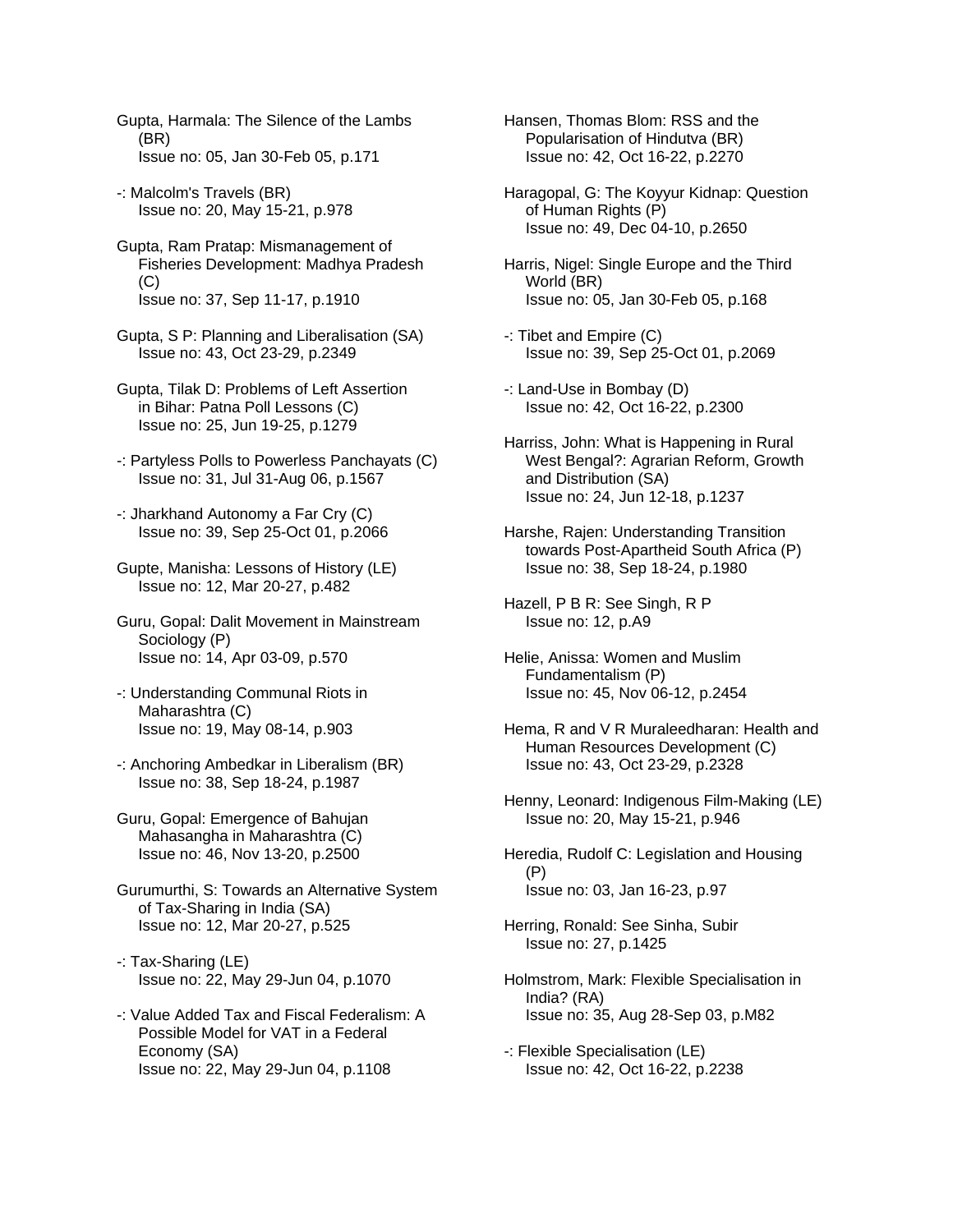Honavar, R M: Challenge Facing Secularists (D) Issue no: 12, Mar 20-27, p.538

- Irudaya Rajan, S and K S James: Kerala's Health Status: Some Issues (D) Issue no: 36, Sep 04-10, p.1889
- Iyer, Aditi: See Jesani, Amar Issue no: 48, p.2591

Iyer, Ramaswamy R: Cauvery Dispute: Voice of Sanity (BR) Issue no: 34, Aug 21-27, p.1724

- Jaffrelot, Christophe: Hindu Nationalism: Strategic Syncretism in Ideology Building (SA) Issue no: 12, Mar 20-27, p.517
- Jain, L C: Turnaround in Industrial Growth: Hasty Claims for Liberalisation (RA) Issue no: 08, Feb 20-27, p.M2
- Jain, Ravindra K: Tamilian Labour and Malayan Plantations, 1840-1938 (SA) Issue no: 43, Oct 23-29, p.2363
- James, K S: See Irudaya Rajan, S Issue no: 36, p.1889
- Janakarajan, S: In Search of Tanks: Some Hidden Facts (RA) Issue no: 26, Jun 26-Jul 02, p.A53
- Jayaprakash, N D: Plight of Bhopal Gas Victims (LE) Issue no: 18, May 01-07, p.838
- -: Colour of the ANC: South Africa (C) Issue no: 48, Nov 27-Dec 03, p.2589
- Jayashekar: CIS: Economic Reintegration or Disintegration? (SA) Issue no: 38, Sep 18-24, p.1998
- Jeffrey, Robin: Indian-Language Newspapers and Why They Grow (SA) Issue no: 38, Sep 18-24, p.2004
- Jejeebhoy, Shireen J: Family Size, Outcomes for Children, and Gender Disparities: Case of Rural Maharashtra (SA) Issue no: 35, Aug 28-Sep 03, p.1811
- Jesani, Amar and Aditi Iyer: Women and Abortion (P) Issue no: 48, Nov 27-Dec 03, p.2591
- Jha, Rajesh Kumar: Assessing Economic Reform (D) Issue no: 31, Jul 31-Aug 06, p.1615
- Jha, Shikha: See Parikh, Kirit S Issue no: 29, p.1497
- JM: Discussing Economic Reforms: Achievements and Future Intent (P) Issue no: 31, Jul 31-Aug 06, p.1556
- -: Privatisation: Magic Wand or Budgetary Cop-Out? (P) Issue no: 52, Dec 25-31, p.2865
- Joseph, K J: See Narayana, D Issue no: 08, p.M13
- Joseph, K P: Mess in Management of Government Finances: Will New Parliamentary Committees Help? (C) Issue no: 17, Apr 24-30, p.794
- Joseph, M J: Gendered Justice: Kerala (C) Issue no: 50, Dec 11-17, p.2711
- Joseph, Sarah: Social Movements, State and Democracy (C) Issue no: 08, Feb 20-27, p.330
- -: Identity, Culture and Community (P) Issue no: 17, Apr 24-30, p.807
- -: Explanation and Meaning in Social Sciences (BR) Issue no: 48, Nov 27-Dec 03, p.2595
- Joshi, P K: See Datta, K K Issue no: 12, p.A16
- Joshi, Vijay and I M D Little: Future Trade and Exchange Rate Policy for India (SA) Issue no: 31, Jul 31-Aug 06, p.1599
- -: Macro-Economic Stabilisation in India, 1991-1993 and Beyond (SA) Issue no: 49, Dec 04-10, p.2659
- Kadekodi, Gopal K: See Chopra, Kanchan Issue no: 26, p.A61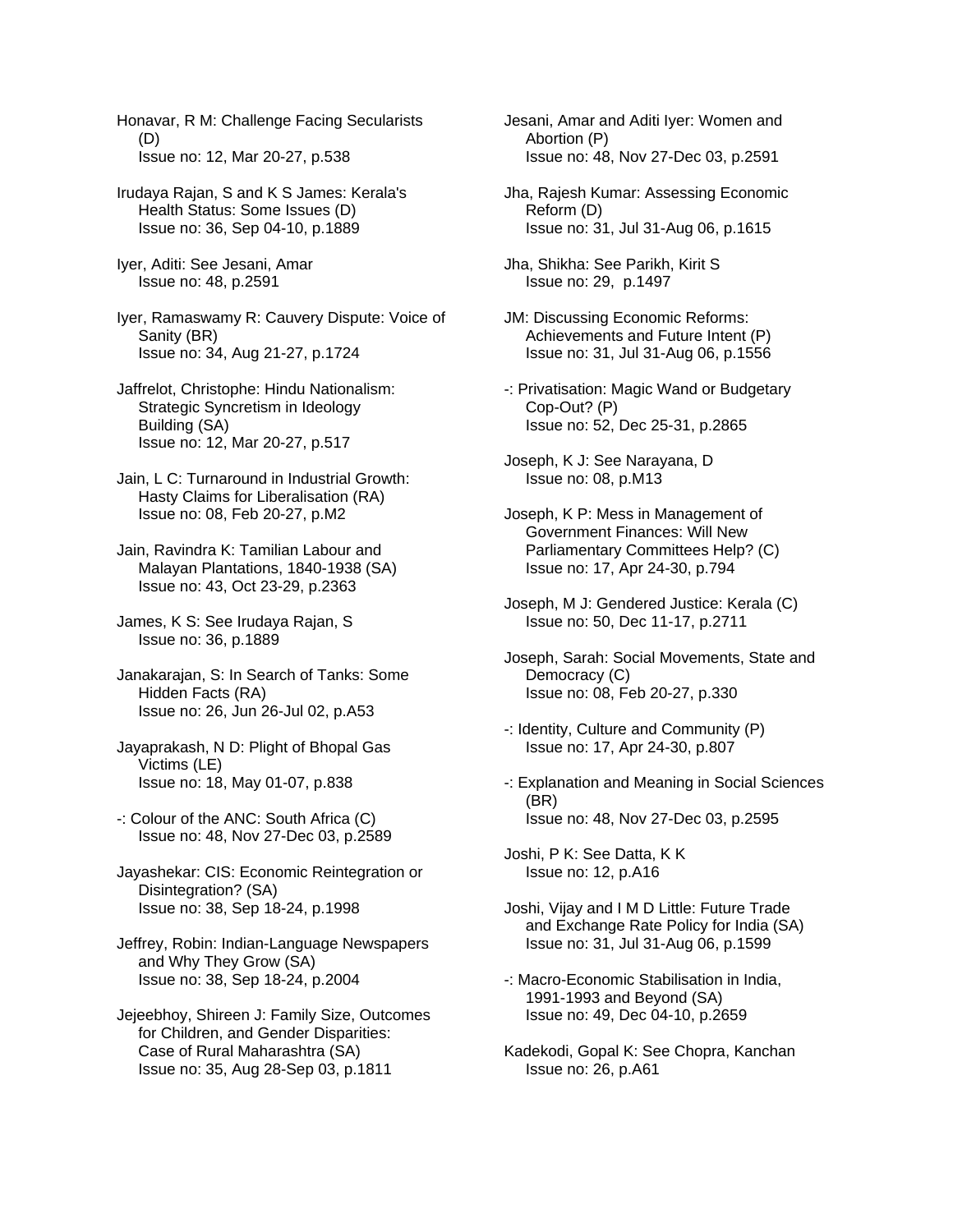Kak, Shakti: At the Labour Market's Mercy (BR) Issue no: 01, Jan 02-09, p.35

Kamaroopi: Another Deal in the Offing?: Assam (C) Issue no: 10, Mar 06-12, p.376

Kannabiran: Koyyuru: Reflections on a Kidnap  $(C)$ Issue no: 12, Mar 20-27, p.495

Kannan, K P: Local Self-Government and Decentralised Development: Panchayat Raj Act (C) Issue no: 49, Dec 04-10, p.2644

Kanwar, Sunil: Rupee-Rouble Agreement: Was It a Sell-Out? (C) Issue no: 11, Mar 13-19, p.431

-: Winds of Change in Erstwhile Communist Bloc (BR) Issue no: 34, Aug 21-27, p.1726

Kapur, Ratna and Brenda Cossman: Communalising Gender/Engendering Community: Women, Legal Discourse and Saffron Agenda (RA) Issue no: 17, Apr 24-30, p.WS35

Karnik, Ajit: On Rent-Seeking (D) Issue no: 44, Oct 30-Nov 06, p.2420

Kennedy, Loraine: Globalisation of finance and Economic Reforms (C) Issue no: 06, Feb 06-12, p.211

Khalidi, Omar: Muslims in Indian Political Process: Group Goals and Alternative Strategies (SA) Issue no: 01, Jan 02-09, p.43

Khatkhate, Deena: In No-Man's-Land (F) Issue no: 01, Jan 02-09, p.16

Kooiman, Dick: Political Riverly among Religious Communities: A Case Study of Communal Reservations in India (SA) Issue no: 07, Feb 13-19, p.287

Kosambi, Meera: Continuities and Discontinuities in Maharashtra's Socio-Cultural Scene (C) Issue no: 38, Sep 18-24, p.1977 Kothari, Ashish: See Kothari, Miloon Issue no: 11, p.473

Kothari, Miloon and Ashish Kothari: Structural Adjustment vs Environment (SA) Issue no: 11, Mar 13-19, p.473

Kothari, Rajni: The Yawning Vacuum: A World without Alternatives (SA) Issue no: 22, May 29-Jun 04, p.1100

Kripa Shankar: Agricultural Labourers in Eastern UP (C) Issue no: 24, Jun 12-18, p.1211

Krishna Kumar: Market Economy and Mass Literacy: Revisiting Innis's Economics of Communication (SA) Issue no: 50, Dec 11-17, p.2727

Krishna Kumar, T: Fund-Bank Policies of Stabilisation and Structural Adjustment: A Global and Historical Perspective (SA) Issue no: 17, Apr 24-30, p.815

Krishna Kumar, T and Vijay Padaki: Economics as Behavioural Science (BR) Issue no: 32, Aug 07-14, p.1657

Krishna Kumar, T: Measures of Poverty Suited to Design and Evaluate Poverty Alleviation Programmes (SA) Issue no: 52, Dec 25-31, p.2893

Krishna, Chaitanya: Caste, Class and Agrarian Movements in Bihar (C) Issue no: 22, May 29-Jun 04, p.1082

-: Ideology Returns to the Campus: Uttar Pradesh (C) Issue no: 24, Jun 12-18, p.1215

Krishna, Sudhir: Panchayat Raj (LE) Issue no: 39, Sep 25-Oct 01, p.2038

Krishnaraj, Maithreyi: At What Cost to Women? (LE) Issue no: 35, Aug 28-Sep 03, p.1770

Krishnaswamy, K S: Karnataka's New Step Backwards: Panchayati Raj (C) Issue no: 18, May 01-07, p.847

-: The Task Ahead: More Empty Boxes (C) Issue no: 27, Jul 03-10, p.1417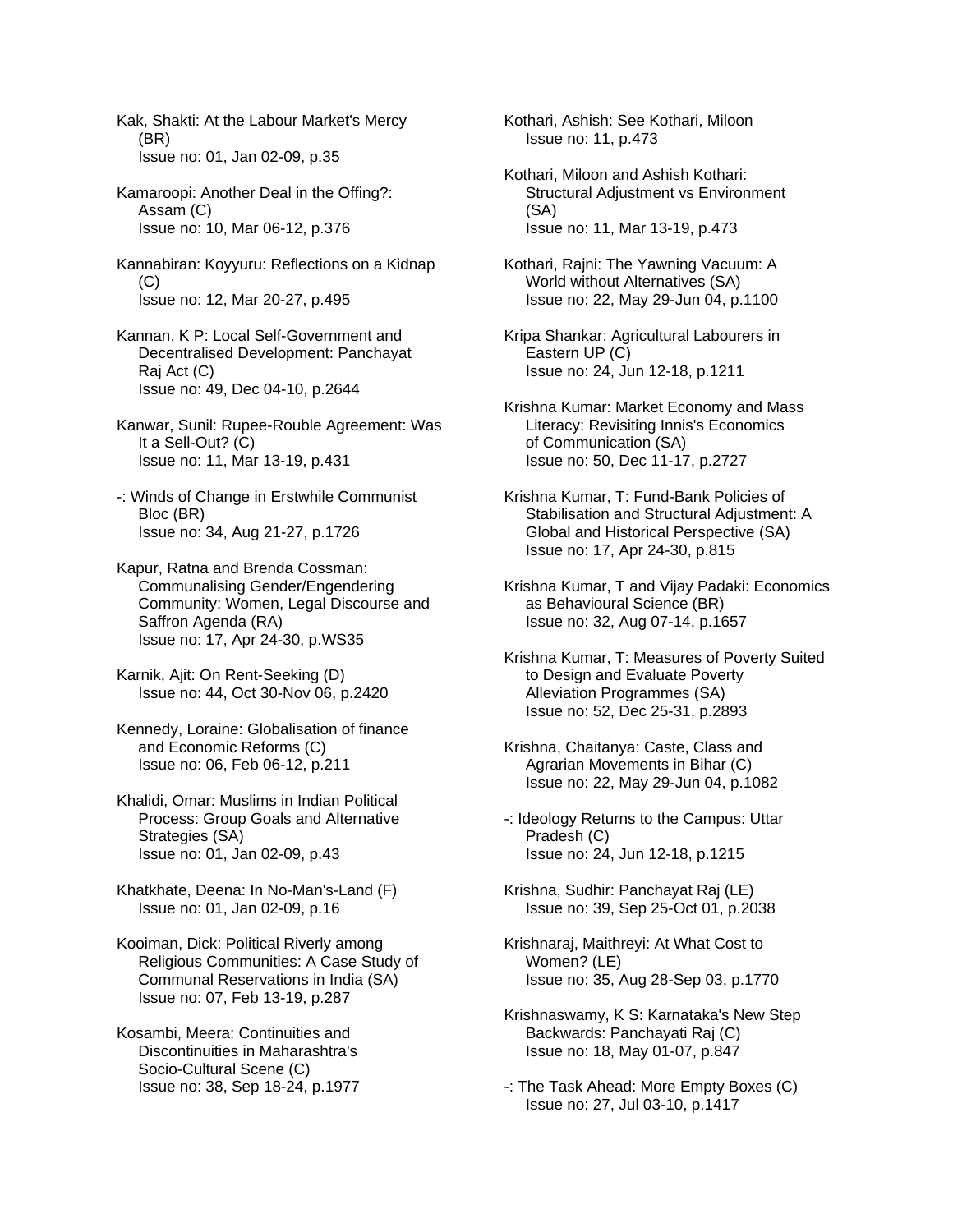-: For Panchayats the Dawn Is Not Yet (C) Issue no: 41, Oct 09-15, p.2183

Kulkarni, Manu N: Unethical Development (LE) Issue no: 48, Nov 27-Dec 03, p.2562

Kumaran, K P: Growing Rural Unrest (C) Issue no: 01, Jan 02-09, p.21

Kumari, Anita: Productivity in Public Sector: Analysis at Industrial Group Level (RA) Issue no: 48, Nov 27-Dec 03, p.M145

Kundu, Amitabh: Urbanisation and Alternate Policy Perspectives (C) Issue no: 26, Jun 26-Jul 02, p.1351

Kurien, C T: Indian Economic Reforms in the Context of Emerging Global Economy (SA) Issue no: 15, Apr 10-16, p.655

-: A Clarification (LE) Issue no: 46, Nov 13-20, p.2486

Kurup, N P: Foreign Banks and Indian Banking System (D) Issue no: 12, Mar 20-27, p.539

Kutaula, S S: Technological Innovations in Agriculture: Policy Options for Social Welfare (SA) Issue no: 29, Jul 17-24, p.1533

Lakshmi, I: State and Saibaba (LE) Issue no: 05, Jan 30-Feb 05, p.138

Lal, Vinay: Surat under the Raj (BR) Issue no: 18, May 01-07, p.863

-: Imperial Nostalgia (BR) Issue no: 29, Jul 17-24, p.1511

Lin, Sharat G: Economic Roots of Conflict in New World Order (RA) Issue no: 05, Jan 30-Feb 05, p.PE2

Little, I M D: See Joshi, Vijay Issue no: 31, p.1599

-: See Joshi, Vijay Issue no: 49, p.2659 Lizzy, E A: Consumer Redressal Agencies: How Effective?: Kerala Experience (C) Issue no: 32, Aug 07-14, p.1638

Lobo, Lancy and Paul D'Souza: Images of Violence: Surat Riots-II (C) Issue no: 05, Jan 30-Feb 05, p.152

Madan, T N: Understanding the 'Kashmir Problem' (BR) Issue no: 17, Apr 24-30, p.811

Mahendroo, Kamal: See Saxena, Sadhna Issue no: 45, p.2445

Maiti, Pradip and Manabendu Chattopadhyay: Trends in Level of Living in Urban India (SA) Issue no: 46, Nov 13-20, p.2547

Maitra, Priyatosh: Marx and Service Sector (LE) Issue no: 03, Jan 16-23, p.70

Majaz: Ironic (LE) Issue no: 07, Feb 13-19, p.250

Majumdar, Tapas: An Education Commission Reports (P) Issue no: 19, May 08-14, p.919

Makani, Shabana: Islam and Women's Rights (BR) Issue no: 31, Jul 31-Aug 06, p.1583

Mall, O P: Inflation and the Wholesale Price Index (SA) Issue no: 35, Aug 28-Sep 03, p.1822

Malyarov, O V: State Regulation and Market Mechanism: Importance of Indian Experience for Russia (P) Issue no: 12, Mar 20-27, p.511

Mamdani, Mahmood: The Uganda Asian Expulsion: Twenty Years After (C) Issue no: 03, Jan 16-23, p.93

Manchanda, Rita: RAW in Sri Lanka (BR) Issue no: 19, May 08-14, p.921

-: Shedding Illusions about Indo-US Defence Co-operation (C) Issue no: 32, Aug 07-14, p.1637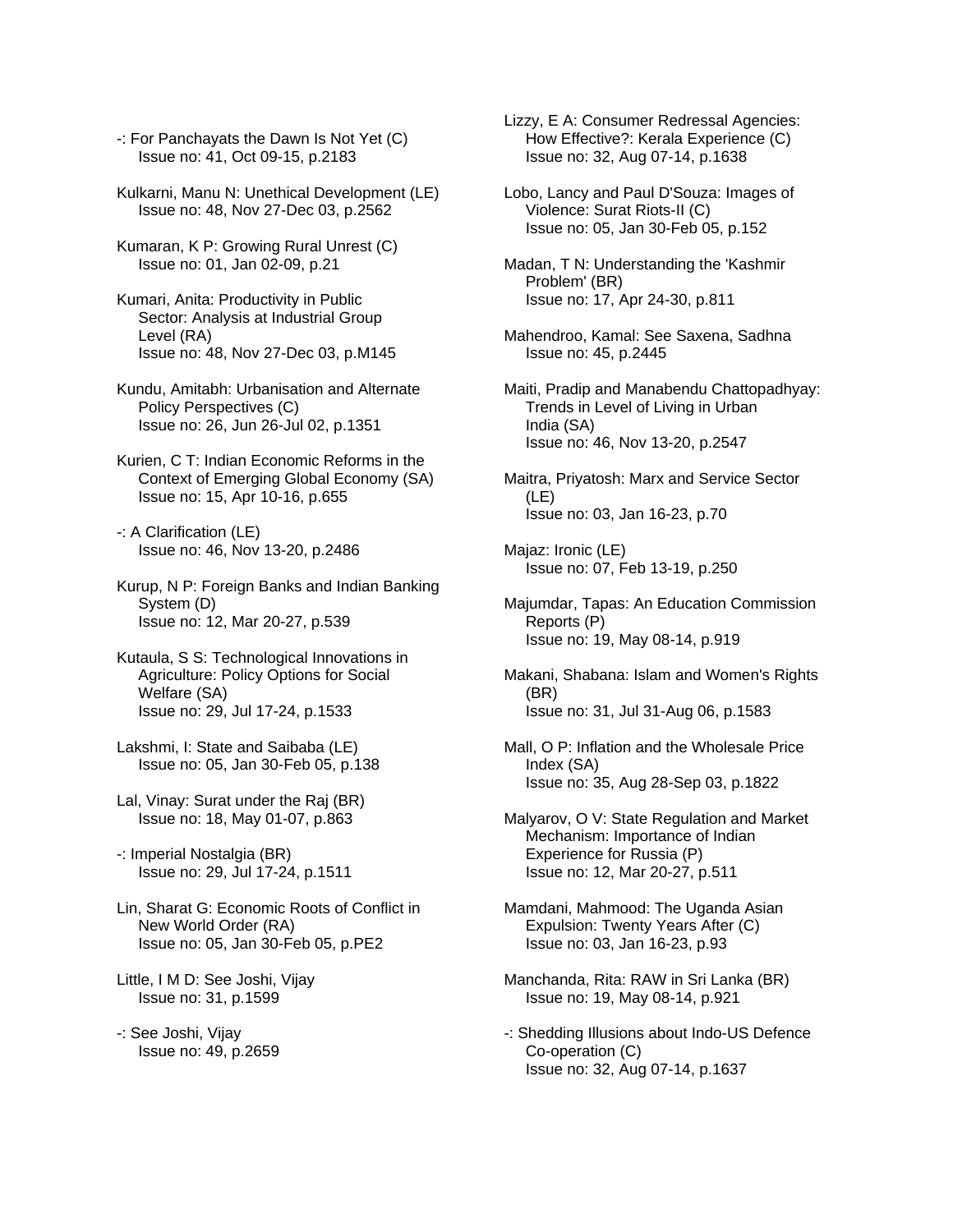Manor, James: Panchayati Raj and Early Warnings of Disasters (C) Issue no: 21, May 22-28, p.1019

Mari Bhat: Maternal Mortality and MCH Services (LE) Issue no: 10, Mar 06-12, p.362

Masselos, Jim: The City as Represented in Crowd Action: Bombay, 1893 (SA) Issue no: 05, Jan 30-Feb 05, p.182

Masud, Iqbal: Anti-Ulema Fever (C) Issue no: 44, Oct 30-Nov 06, p.2387

Mathew, A: See Prem Chand Issue no: 40, p.2112

May, Brian: The Western Illness (D) Issue no: 26, Jun 26-Jul 02, p.1396

Mayaram, Shail: Communal Violence in Jaipur (SA) Issue no: 46, Nov 13-20, p.2524

Mehta, Kisan: Ban on Use of Pesticides (LE) Issue no: 31, Jul 31-Aug 06, p.1546

Melkote, Rama S: Blacks against Blacks Violence in South Africa (C) Issue no: 23, Jun 05-11, p.1148

Menon, Ritu and Kamla Bhasin: Recovery, Rupture, Resistance: Indian State and Abduction of Women during Partition (RA) Issue no: 17, Apr 24-30, p.WS2

Minocha, A C: Pattern of Urbanisation in Madhya Pradesh (D) Issue no: 37, Sep 11-17, p.1950

Mishra, Debiprasad: See Pandey, Vikash N Issue no: 26, p.1353

Mishra, R K; R Nandagopal and A Lateef Syed Mohammad: Sale of Public Enterprise Shares: Frittering Away Nation's Wealth (RA) Issue no: 48, Nov 27-Dec 03, p.M163

Misra, Amaresh: On Whose Side Is the Administration?: Uttar Pradesh (C) Issue no: 06, Feb 06-12, p.207

Misra, Amaresh: Ideological Polarisation: Uttar Pradesh (C) Issue no: 12, Mar 20-27, p.502

-: Mulayam Singh's New Tune: Uttar Pradesh (C) Issue no: 27, Jul 03-10, p.1421

-: Land Struggle in Uttar Pradesh (C) Issue no: 39, Sep 25-Oct 01, p.2059

- -: Benares: The Many Splendoured City (C) Issue no: 45, Nov 06-12, p.2448
- -: Disillusioned Electorate: Uttar Pradesh (C) Issue no: 46, Nov 13-20, p.2503
- -: A Left Resurgence?: JNU Students' Union Elections (C) Issue no: 48, Nov 27-Dec 03, p.2579

Misra, Amaresh: Dalit Assertion: Possibilities and Limits: UP (C) Issue no: 50, Dec 11-17, p.2701

Misra, Udayon: No Tears for the Liberators: Assam (C) Issue no: 32, Aug 07-14, p.1635

- Mithal, Akhilesh: Many-Splendoured Ram (LE) Issue no: 16, Apr 17-23, p.726
- Mitra, Arup: Sex Ratio and Violence: Spurious Results (D) Issue no: 01, Jan 02-09, p.67
- -: See Bhattacharya, B B Issue no: 38, p.1989

-: Narrow Space (BR) Issue no: 25, Jun 19-25, p.1297

Mitra, Ashok: Don't Let It Be Forgot (BR) Issue no: 41, Oct 09-15, p.2204

Mohammad, A Lateef Syed: See Mishra, R K Issue no: 48, p.M163

Mohan, Peggy: Fragile Mega-Worlds: After the Sacrifice (P) Issue no: 21, May 22-28, p.1030

-: Committing Adulteracy: Literacy and Non- Voting Child Public (P) Issue no: 35, Aug 28-Sep 03, p.1797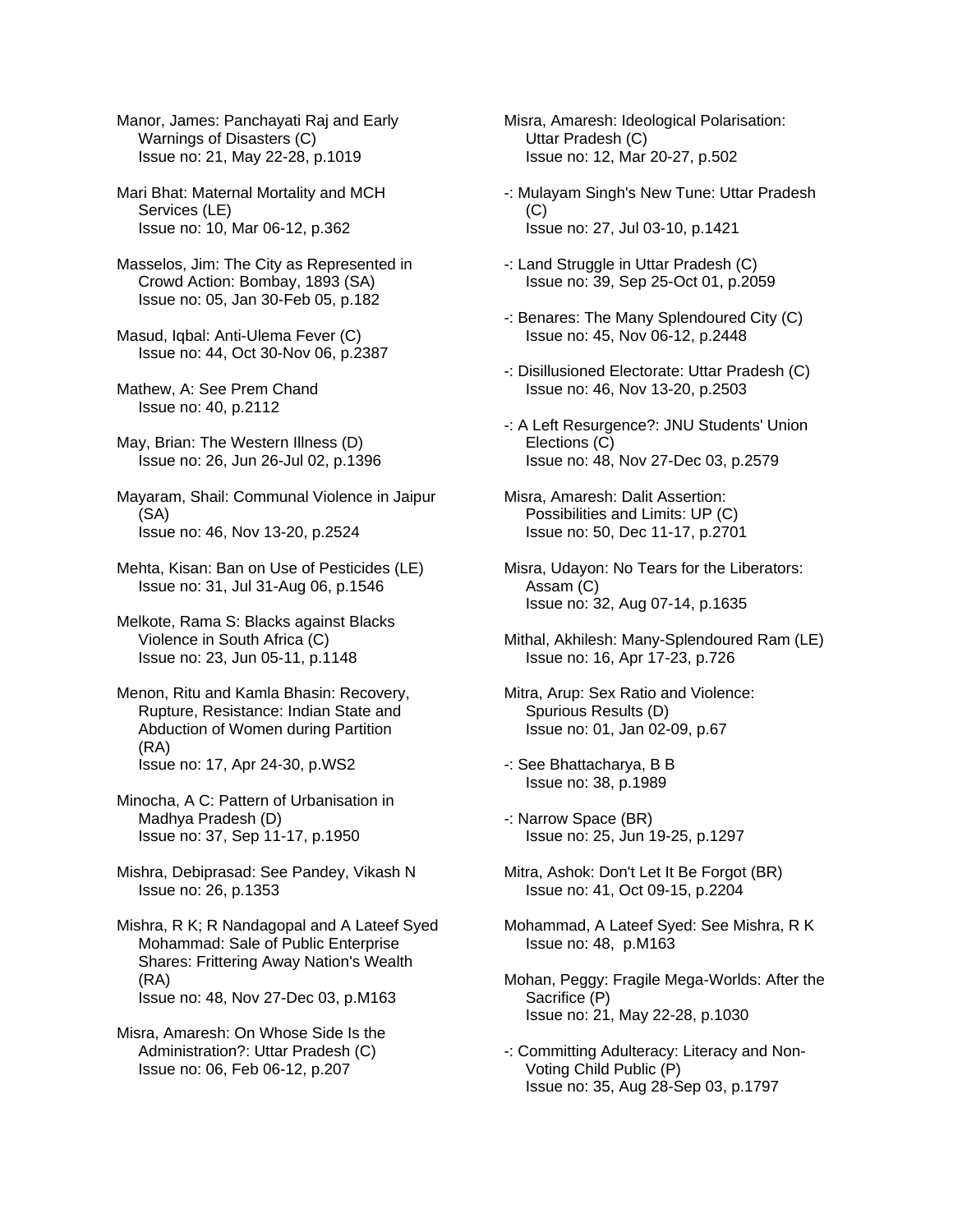Mohana Kumar, S: Literacy Movement in Kerala: One Step Forward, Two Step Backwards (C) Issue no: 41, Oct 09-15, p.2187

- Mohanty, Bidyut: Orissa Famine of 1866: Demographic and Economic Consequences (SA) Issue no: 01, Jan 02-09, p.55
- Mookherjee, Dilip: See Das-Gupta, Arindam Issue no: 15, p.695
- Mossuz-Lavau, Janine: Politics and Sexuality in France, 1950-1991 (RA) Issue no: 44, Oct 30-Nov 06, p.WS63
- Mukarji, Nirmal: The Third Stratum (P) Issue no: 18, May 01-07, p.859
- -: Reflections on the Status of Planning (RA) Issue no: 39, Sep 25-Oct 01, p.2071
- Mukherjee, Arun: Scarcity and Crime: A Study of 19th Century Bengal (SA) Issue no: 06, Feb 06-12, p.237
- Mukherjee, Meenakshi: The Anxiety of Indianness: Our Novels in English (SA) Issue no: 48, Nov 27-Dec 03, p.2607
- Mukherjee, Vanita Nayak: See Shiva Kumar, A K Issue no: 16, p.769
- Mukhopadhaya, Pundarikaksha: Population, Poverty and Employment in India (D) Issue no: 16, Apr 17-23, p.775
- Mukul: Villages of Chipko Movement (C) Issue no: 15, Apr 10-16, p.617
- -: Traditional Fisher-People against Fishing Harbour: Kerala (C) Issue no: 38, Sep 18-24, p.1974
- -: Saving Calcutta Wetlands (C) Issue no: 49, Dec 04-10, p.2642
- Mukund, Kanakalatha: The Bengal Weaver Revisited (BR) Issue no: 01, Jan 02-09, p.37
- -: Port Systems in Colonial India (BR) Issue no: 45, Nov 06-12, p.2459

Mundle, Sudipto: Unemployment and Financing of Relief Employment in a Period of Stabilisation- India, 1992-94 (SA) Issue no: 05, Jan 30-Feb 05, p.173

- -: Policies, Paradigms and Development Debate at Close of Twentieth Century (SA) Issue no: 36, Sep 04-10, p.1879
- Mungekar, B L: Inter-Sectoral Terms of Trade: Issues of Concept and Method (RA) Issue no: 39, Sep 25-Oct 01, p.A111
- Muraleedharan, V R: When Is Access to Health Care Equal?: Some Public Policy Issues (P) Issue no: 25, Jun 19-25, p.1291
- Muraleedharan, V R: See Hema, R Issue no: 43, p.2328
- Murarka, Dev: Religion in Russia Today: Renewal and Conflict (SA) Issue no: 51, Dec 18-24, p.2841
- Murthy, G B Venkatesha: Crisis in Sociological Research (D) Issue no: 45, Nov 06-12, p.2484
- Nag, Sajal: Multiplication of Nations?: Political Economy of Sub-Nationalism in India (SA) Issue no: 29, Jul 17-24, p.1521
- Nagaraj, R: Macroeconomic Impact of Public Sector Enterprises: Some Further Evidence (SA) Issue no: 03, Jan 16-23, p.105
- Nagaraj, R: Reply (D) Issue no: 22, May 29-Jun 04, p.1122
- Nair, G Ravindran: Law and Women in Unorganised Sector (C) Issue no: 20, May 15-21, p.962
- Nair, Janaki: Badanavala Killings: Signs for the Dalit Movement of Karnataka (C) Issue no: 19, May 08-14, p.911
- Nair, K N: See Padhi, Sakti Prasad Issue no: 12, p.A29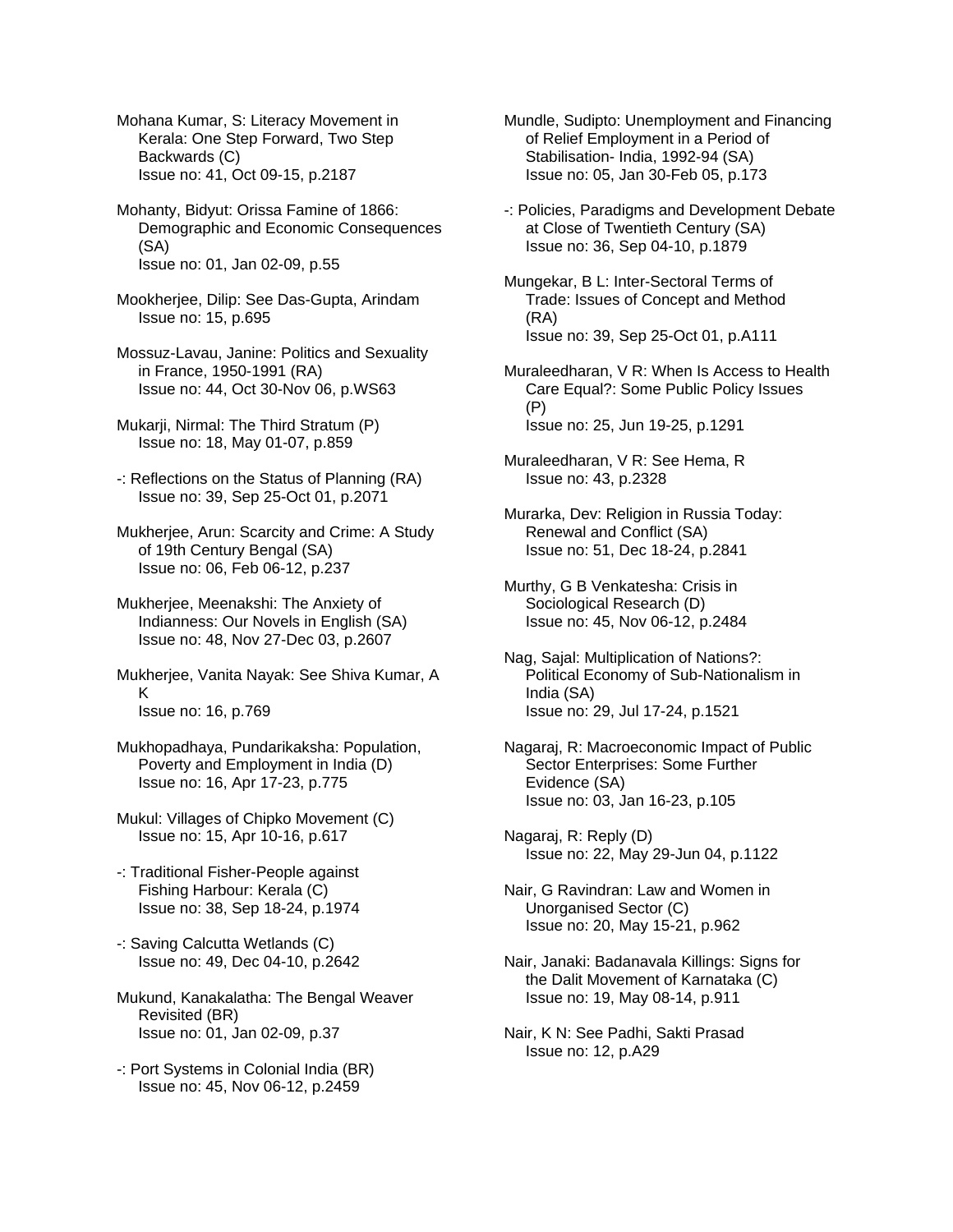Nair, K R G: New Economic Policy and Development of Backward Regions: A Note on Orissa (SA) Issue no: 19, May 08-14, p.939

- Nandagopal, R: See Mishra, R K Issue no: 48, p.M163
- Nandraj, Sunil: See George, Alex Issue no: 32, p.1671
- Nandy Chandan: Unwanted Migrants (LE) Issue no: 40, Oct 02-08, p.2102
- Nanjundaswamy, M D: Farmers and Dunkel Draft (LE) Issue no: 26, Jun 26-Jul 02, p.1334
- Narayana, D and K J Joseph: Industry and Trade Liberalisation: Performance of Motor Vehicles and Electronics Industries, 1981-91 (RA) Issue no: 08, Feb 20-27, p.M13
- Narayana, D: Coffee Trade in India: Is There a Case for Privatisation? (C) Issue no: 36, Sep 04-10, p.1853
- -: Financial Sector Reforms: In There a Strategy for Agricultural Credit? (C) Issue no: 42, Oct 16-22, p.2253
- Narayanan, Rama: Economic Value of Breast-Feeding: Improbable Hypotheses (D) Issue no: 42, Oct 16-22, p.2301
- Nath, V: How the Urban Poor Live (BR) Issue no: 45, Nov 06-12, p.2457
- Natraj, V K: Conditionalities and Assistance: Looking for the Immutable (C) Issue no: 07, Feb 13-19, p.270
- Nauriya, Anil: Politics of Religious Hate: Beyond the Bills (C) Issue no: 37, Sep 11-17, p.1906
- Navlakha, Gautam: India Turns Clock Back: Kashmir (C) Issue no: 21, May 22-28, p.1017
- -: Citizens' Tribunal on Ayodhya (LE) Issue no: 34, Aug 21-27, p.1690
- -: More Lessons from Ayodhya (C) Issue no: 36, Sep 04-10, p.1849
- -: Kashmir: Time for Rethinking (C) Issue no: 45, Nov 06-12, p.2441
- Nayar, Baldev Raj: Rhetoric and Performance under Aviation Bilateralism: Case of India (SA) Issue no: 49, Dec 04-10, p.2666
- Nayyar, Deepak: Indian Economy at the Crossroads: Illusion and Realities (SA) Issue no: 15, Apr 10-16, p.639
- Nazir, Parvaiz: Social Structure, Ideology and Language: Caste among Muslims (SA) Issue no: 52, Dec 25-31, p.2897
- NB: Koyyuru Incident: Another View (LE) Issue no: 19, May 08-14, p.894
- Neogi, Chiranjib: See Coondoo, Dipankor Issue no: 08, p.M43
- Nihila, Millie: Development Process and Status of Women: Tanning Industry in Tamil Nadu (SA) Issue no: 41, Oct 09-15, p.2220
- Ninan, K N and H Chandrashekar: Green Revolution, Dryland Agriculture and Sustainability: Insights from India (RA) Issue no: 12, Mar 20-27, p.A2
- Nolan, Peter: Economic Reform, Poverty and Migration in China (SA) Issue no: 26, Jun 26-Jul 02, p.1369
- Noorani, A G: Censoring Video Magazines (CL) Issue no: 05, Jan 30-Feb 05, p.149
- -: Magisterial Bans on Journals (CL) Issue no: 10, Mar 06-12, p.371
- -: Pakistan's Civil Liberties Watch-Dog (CL) Issue no: 12, Mar 20-27, p.493
- -: Co-Operation in Protecting Liberty (CL) Issue no: 17, Apr 24-30, p.789
- -: India's Report to UN on Human Rights (CL) Issue no: 22, May 29-Jun 04, p.1079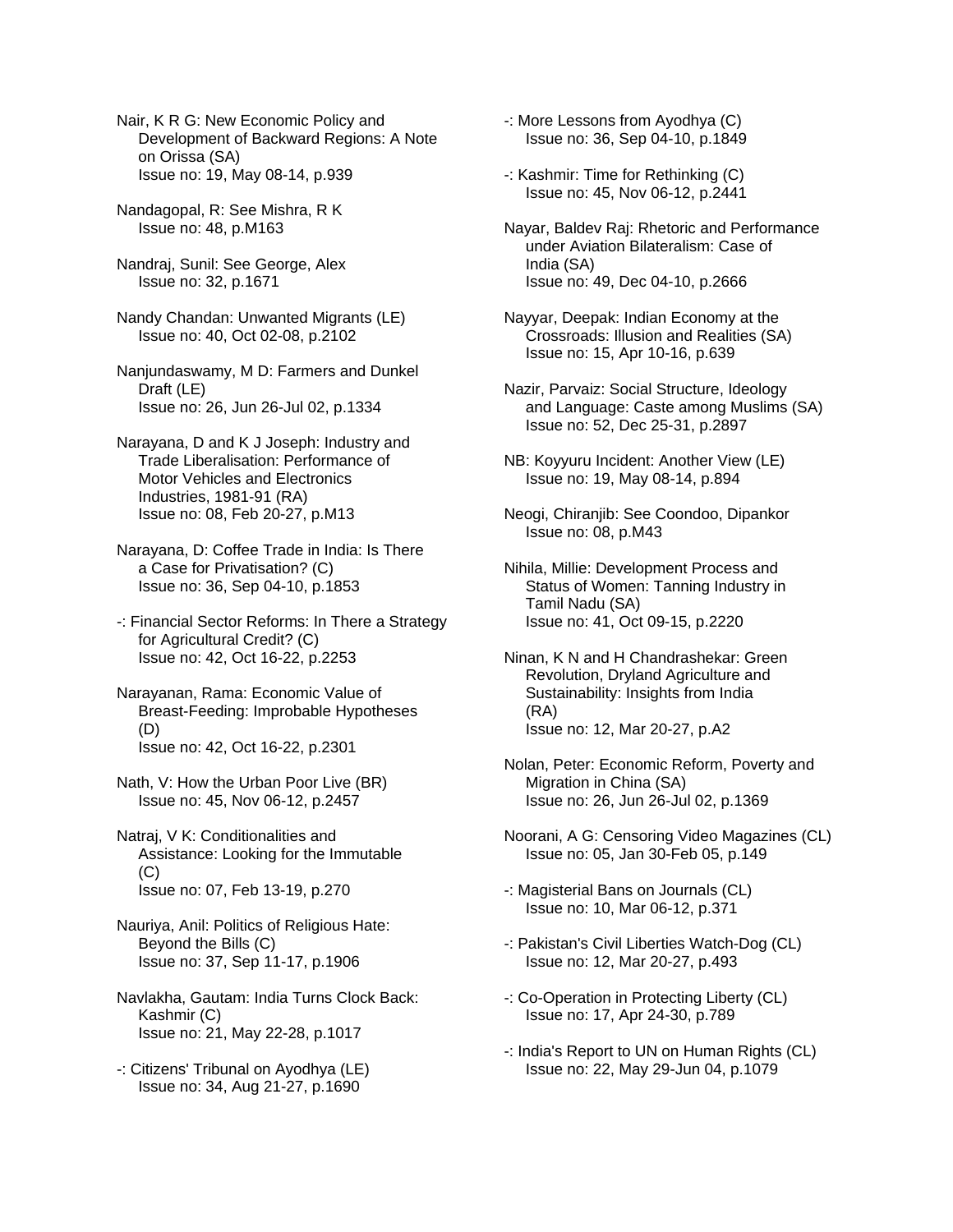- -: India-China Pact on Human Rights (CL) Issue no: 25, Jun 19-25, p.1272
- -: Report on Prisons (CL) Issue no: 34, Aug 21-27, p.1698
- -: Censoring Behind the Barricade (CL) Issue no: 36, Sep 04-10, p.1843
- -: Teaching Human Rights to Police (CL) Issue no: 42, Oct 16-22, p.2252
- -: Amnesty and Indian-Baiters (CL) Issue no: 45, Nov 06-12, p.2435
- -: Freedom and Television (CL) Issue no: 49, Dec 04-10, p.2635
- -: Censoring Kashmir (CL) Issue no: 51, Dec 18-24, p.2765
- Ntege, Hilda: Women and Urban Housing Crisis: Impact of Public Policies and Practices in Uganda (RA) Issue no: 44, Oct 30-Nov 06, p.WS46
- Nunez, Lorena: Women on the Streets: Vending and Public Space in Chile (RA) Issue no: 44, Oct 30-Nov 06, p.WS67
- Olpadwala, Porus: Social Causes of Hunger (RA) Issue no: 27, Jul 03-10, p.1439
- Omvedt, Gail: Biotechnology: Miraculous or Murderous? (BR) Issue no: 21, May 22-28, p.1033
- -: Of Brahmins, Sacred and Socialist (BR) Issue no: 44, Oct 30-Nov 06, p.2402
- -: Of Brahmins, Sacred and Socialist (BR) Issue no: 44, Oct 30-Nov 06, p.2402
- Oommen, M A: Bhagwati-Srinivasan Report on Economic Reforms (C) Issue no: 40, Oct 02-08, p.2116
- Ortiz, Eduardo: Chilean Socialism and Transition (C) Issue no: 40, Oct 02-08, p.2124
- Paboney, Aziz: Indonesia, Sangh Parivar and Muslims (LE) Issue no: 27, Jul 03-10, p.1406

Padaki, Vijay: See Krishna Kumar, T Issue no: 32, p.1657

- Padhi, Sakti Prasad and K N Nair: Dynamics of Land Distribution: An Alternative Approach and Analysis with Reference to Kerala (RA) Issue no: 12, Mar 20-27, p.A29
- Palat, Madhavan K: Eurasianism as an Ideology for Russia's Future (SA) Issue no: 51, Dec 18-24, p.2799
- Paliwal, Rashmi and C N Subramaniam: Eklavya's Programmes (LE) Issue no: 05, Jan 30-Feb 05, p.138
- Pandey, Vikash N and Debiprasad Mishra: Design and Operation of Political Processes in Rural Co-operatives (C) Issue no: 26, Jun 26-Jul 02, p.1353
- Pandian, M S S: The Defilers (C) Issue no: 27, Jul 03-10, p.1422
- -: A Matter of Fact (BR) Issue no: 37, Sep 11-17, p.1926
- -: Denationalising the Past: Nation in E V Ramaswamy's Political Discourse (SA) Issue no: 42, Oct 16-22, p.2282
- Pandit, V: Controlling Inflation: Some Analytical and Empirical Issues (SA) Issue no: 01, Jan 02-09, p.39
- Parikh, Dilip H; Amrish J Vora and Yoginder K Alagh: Redefining Gujarat's Irrigation Potential: A Model (RA) Issue no: 26, Jun 26-Jul 02, p.A45
- Parikh, Jyoti K: See Banerjee, Rangan Issue no: 32, p.1659
- Parikh, Kirit S; Shikha Jha and P V Srinivasan: Economic Reforms and Agricultural Policy (C) Issue no: 29, Jul 17-24, p.1497
- Parthasarathy, G: Green Revolution in Middle Phase (BR) Issue no: 12, Mar 20-27, p.516
- Patel, Anil: Distorted Criticism (LE) Issue no: 21, May 22-28, p.1006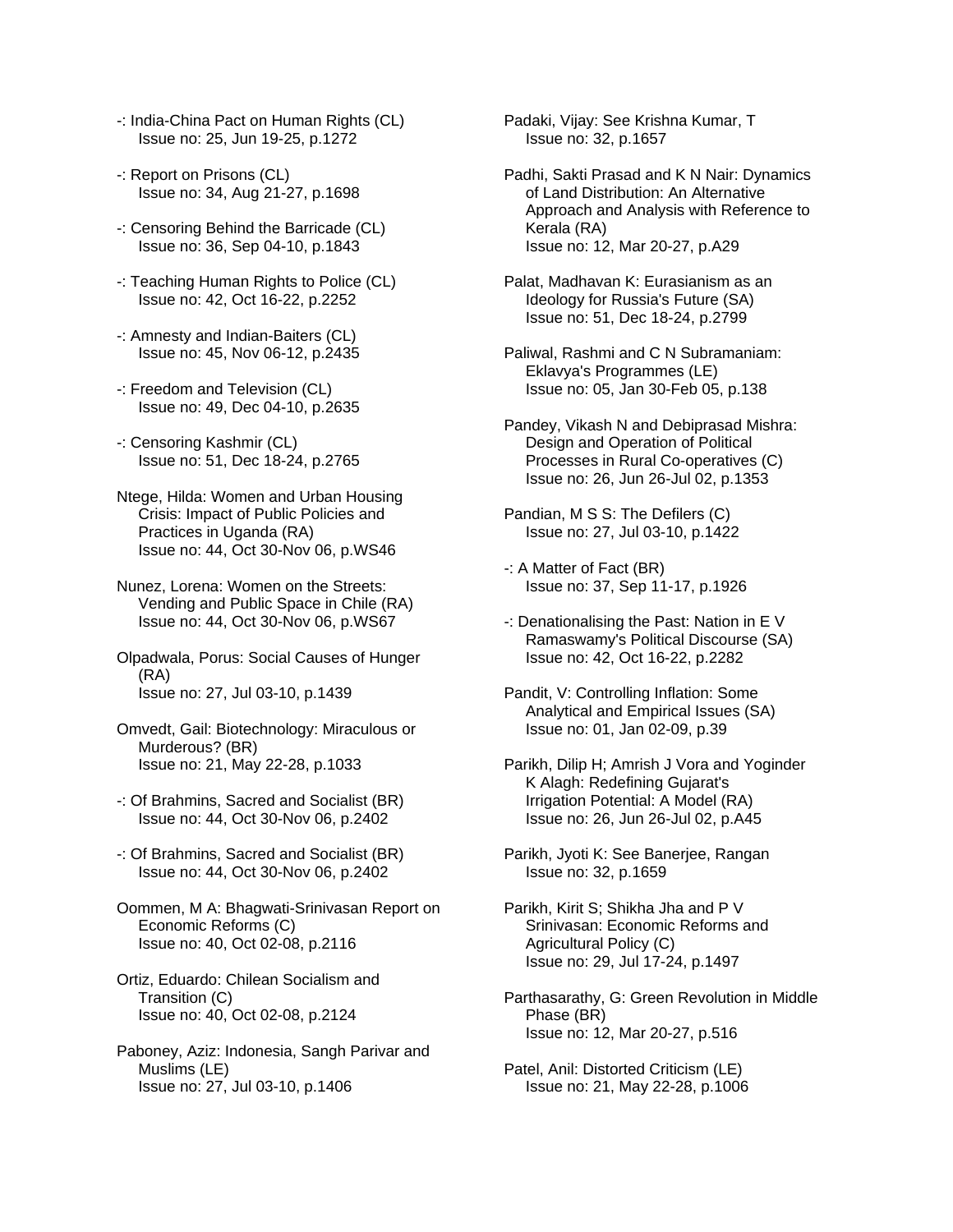Patel, Girish: SSP and World Bank (LE) Issue no: 23, Jun 05-11, p.1126

- Patel, Sheela: See Bapat, Meera Issue no: 11, p.465
- Patel, Shirish B: A Second Financial Centre for Bombay: Where Should It Be? (C) Issue no: 32, Aug 07-14, p.1631
- Patel, Sujata: Gender and Kinship in Sri Lanka (BR) Issue no: 36, Sep 04-10, p.1867
- Pati, Biswamoy: Face of Dowry in Orissa (C) Issue no: 21, May 22-28, p.1020
- -: Roots of Orissa's Underdevelopment (BR) Issue no: 52, Dec 25-31, p.2891
- Patibandla, Murali: Factor and Product Market Distortions, Production Efficiency and International Trade (RA) Issue no: 48, Nov 27-Dec 03, p.M137
- Patil, M M and S G Borude: Comprehensive Crop Insurance Scheme in Raigad District (RA) Issue no: 12, Mar 20-27, p.A25
- Patnaik, Arun: See Reddy, D Narasimha Issue no: 21, p.1059
- Paul, Samuel: Bangalore's Public Services: A Report Card (SA) Issue no: 52, Dec 25-31, p.2901
- Paul, Satya: Unemployment in India: Temporal and Regional Variations (SA) Issue no: 44, Oct 30-Nov 06, p.2407
- Perusek, Darshan: Subaltern Consciousness and Historiography of Indian Rebellion of 1857 (SA) Issue no: 37, Sep 11-17, p.1931
- Petras, James and Chronis Polychroniou: President Bush's Farewell with Arms (C) Issue no: 05, Jan 30-Feb 05, p.160
- Petras, James and Tienchai Wongchaisuwan: Free Markets, AIDS and Child Prostitution: Thiland (C) Issue no: 11, Mar 13-19, p.440

Petras, James: Wall Street Populism (C) Issue no: 12, Mar 20-27, p.508

- Petras, James and Steve Vieux: Russia: Transition to Underdevelopment (P) Issue no: 50, Dec 11-17, p.2717
- Phadke, Anant: Mobilisation against Communalism in South Maharashtra (C) Issue no: 23, Jun 05-11, p.1142
- Phadnis, S N: Fate of Sick Small Units (LE) Issue no: 03, Jan 16-23, p.70
- Phukan, Niranjan: Discourse and Practice (D) Issue no: 25, Jun 19-25, p.1330
- -: Class Structure and Social Philosophy in Health Care (D) Issue no: 32, Aug 07-14, p.1688
- -: Decline of ULFA (D) Issue no: 38, Sep 18-24, p.2014
- -: Culture or Barbarism? (LE) Issue no: 51, Dec 18-24, p.2754
- Pillai, K R: Finance for Small Industry (LE) Issue no: 44, Oct 30-Nov 06, p.2374
- Pillai, M G G: India and Myanmar: Tangled Ties (C) Issue no: 06, Feb 06-12, p.213
- -: India's Wavering Ties with Malaysia (C) Issue no: 14, Apr 03-09, p.569
- -: Australia's Asian Connections (C) Issue no: 17, Apr 24-30, p.806
- -: India's Supercomputers (C) Issue no: 31, Jul 31-Aug 06, p.1573
- -: Changing Face of Singapore (C) Issue no: 42, Oct 16-22, p.2264
- -: APEC: Cultural Chasm (C) Issue no: 52, Dec 25-31, p.2881
- Pillai, S Mohanan: Macroeconomic Impact of Public Sector Enterprises: Comment (D) Issue no: 22, May 29-Jun 04, p.1121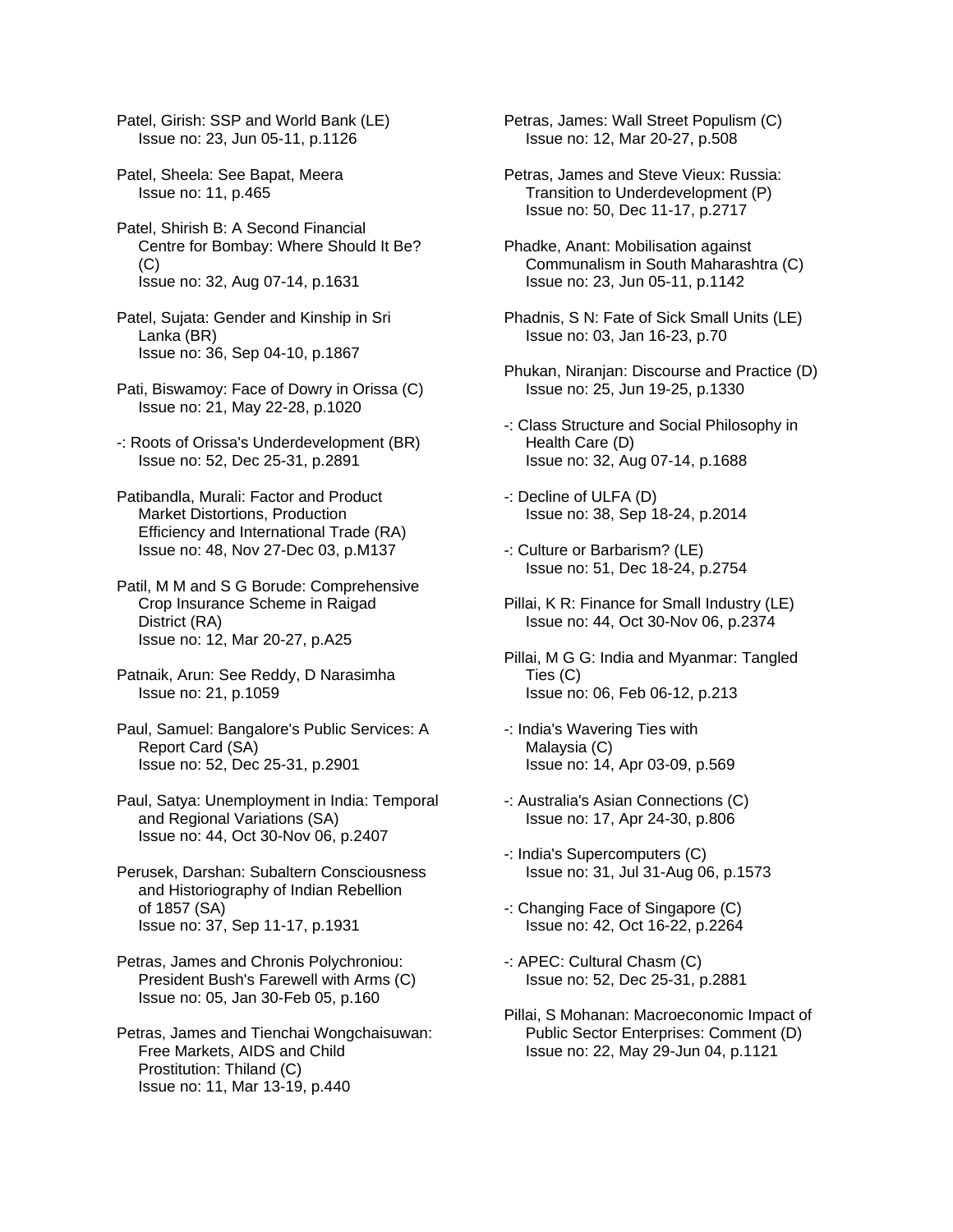Pinto, Ambrose: Lobbies Fuel Dissidence: Karnataka (C) Issue no: 35, Aug 28-Sep 03, p.1786

Polychroniou, Chronis: See Petras, James Issue no: 05, , p.160

Poonacha, Veena: Hindutva's Hidden Agenda: Why Women Fear Religious Fundamentalism (C) Issue no: 11, Mar 13-19, p.438

Poonacha, Veena: On the Edge of Silence: Gender within Human Rights Discourse (C) Issue no: 41, Oct 09-15, p.2192

Prabir: Politics of Disease (LE) Issue no: 12, Mar 20-27, p.482

-: Caste and Class (LE) Issue no: 50, Dec 11-17, p.2686

Pradhan, Jagadish: Drought in Kalahandi: The Real Story (C) Issue no: 22, May 29-Jun 04, p.1084

Prakash, K: Bitter Pill (LE) Issue no: 32, Aug 07-14, p.1618

-: More Lessons of Ayodhya (LE) Issue no: 38, Sep 18-24, p.1958

Prakash, Padma: The Making of Bombay: Social, Cultural and Political Dimensions (C) Issue no: 40, Oct 02-08, p.2119

-: New Approach to Women's Health Care: Means to an End? (P) Issue no: 51, Dec 18-24, p.2783

Prem Chand and A Mathew: Fourth Battle of Panipat: Total Literacy Campaign in Haryana (C) Issue no: 40, Oct 02-08, p.2112

Prem Kumar: Uruguay Round of Trade Negotiations: An Assessment and Overview (C) Issue no: 49, Dec 04-10, p.2636

Puri, Balraj: Indian Muslims since Partition (SA) Issue no: 40, Oct 02-08, p.2141

Purkayastha, P: New Power Policy: Bankrupting the Power Sector (C) Issue no: 20, May 15-21, p.955

Purohit, Mahesh C: Adoption of Value Added Tax in India: Problems and Prospects (SA) Issue no: 10, Mar 06-12, p.393

Radha et al: Maltreatment of Working Children (LE) Issue no: 18, May 01-07, p.838

Radhakrishnan, P: Communal Representation In Tamil Nadu, 1850-1916: The Pre-Non-Brahmin Movement Phase (SA) Issue no: 31, Jul 31-Aug 06, p.1585

Radhakrishnan, P and R Akila: India's Educational Efforts: Rhetoric and Reality (SA) Issue no: 48, Nov 27-Dec 03, p.2613

Raina, Dhruv: Public Understanding of Science: Why Scientism Beats a Retreat  $(C)$ Issue no: 42, Oct 16-22, p.2258

Rajadurai, S V: See Geetha, V: Issue no: 03, p.129

-: See Geetha, V Issue no: 12, p.500

-: See Geetha, V Issue no: 39, p.2091

-: See Geetha, V Issue no: 45, p.2437

Rajagopalan, R: See Santha Kumar, V Issue no: 14, p.586

Raju, A Raghurama: Problematising Nationalism (P) Issue no: 27, Jul 03-10, p.1433

Rakesh Mohan: See Chaterjee, Somnath Issue no: 35, p.M95

Rane, Wishvas: Rising Drug Prices (C) Issue no: 16, Apr 17-23, p.743

-: Privatising Primary Education (LE) Issue no: 39, Sep 25-Oct 01, p.2038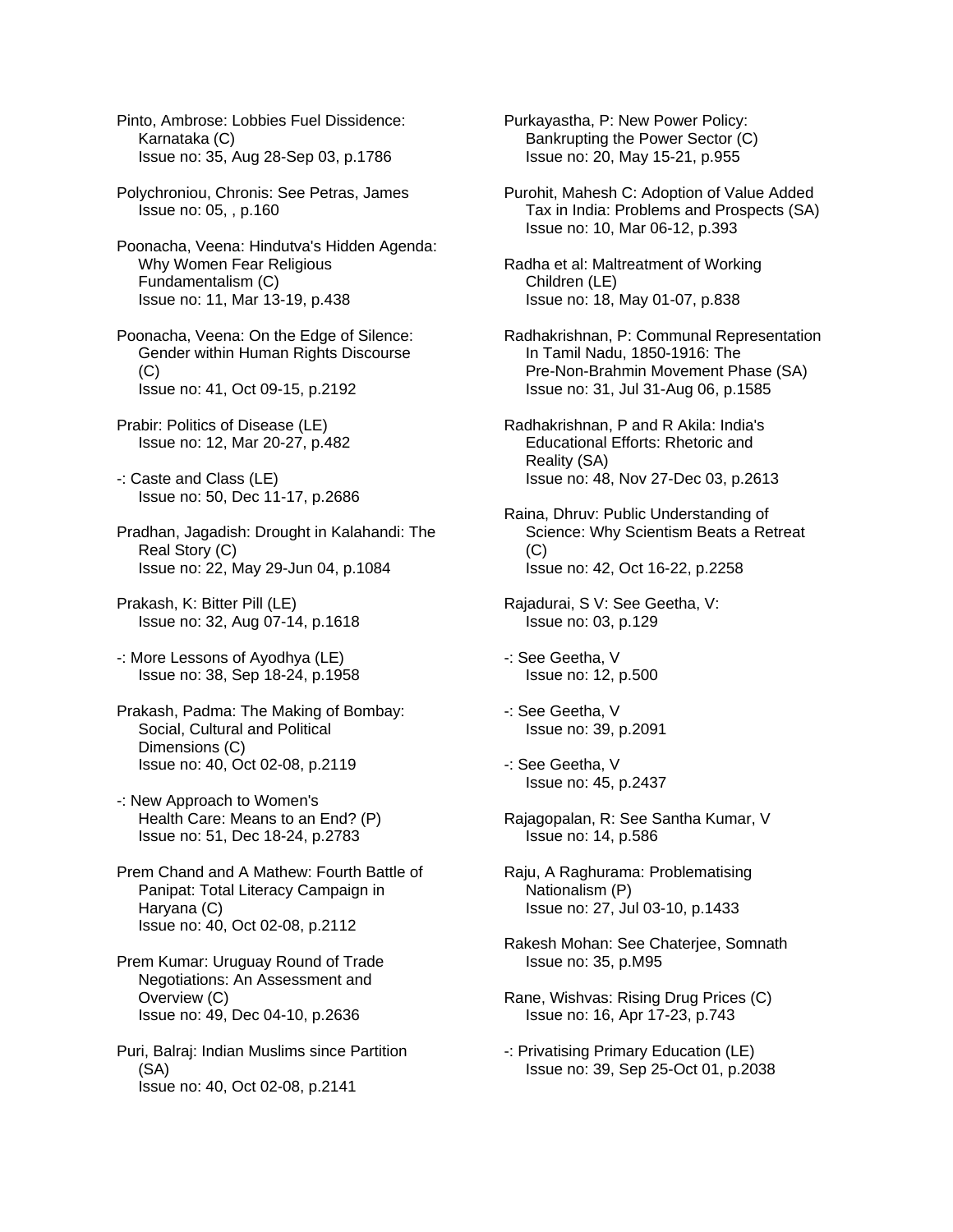- -: Farmers' Rally against GATT Proposals (C) Issue no: 44, Oct 30-Nov 06, p.2391
- -: Drug Prices: How Stable? (C) Issue no: 46, Nov 13-20, p.2506
- Ranganathan, V: \$ 10 bn Blunder (LE) Issue no: 35, Aug 28-Sep 03, p.1770
- Rao, Bhanoji: Globalisation, Development and Indian Reform Package (D) Issue no: 41, Oct 09-15, p.2229
- -: Shifting Focus (LE) Issue no: 42, Oct 16-22, p.2238
- Rao, C Bhaktavatsala: Structural Configuration and Strategic Investments: Indian Automobile Industry (RA) Issue no: 08, Feb 20-27, p.M21

Rao, C H Hanumantha: Combat Communalism! (LE) Issue no: 10, Mar 06-12, p.362

- Rao, C Niranjan: Dunkel Draft: Critique of Government's Interpretation (C) Issue no: 35, Aug 28-Sep 03, p.1791
- -: See Dhar, Biswajit Issue no: 40, p.2167
- Rao, D S K: Ground Water Overexploitation through Borehole Technology (RA) Issue no: 52, Dec 25-31, p.A129
- Rao, I Y R Krishna: An Experiment in Food Security: Andhra Pradesh (C) Issue no: 37, Sep 11-17, p.1911
- Rao, M Govinda: Subsidies in Higher Education (D) Issue no: 18, May 01-07, p.891
- Rao, Mohan: Disease and Medical Myths in Medieval Europe (BR) Issue no: 06, Feb 06-12, p.219
- Rao, Nitya: Total Literacy Campaigns: A Field Report (C) Issue no: 19, May 08-14, p.914

Rao, V M: The Wheat Story: Recent Changes in Price Policy (C) Issue no: 44, Oct 30-Nov 06, p.2385

- Rao, V V Bhanoji: South-South Trade Preferences and Prospects (BR) Issue no: 19, May 08-14, p.923
- Rathore, M S: See Reddy, V Ratna Issue no: 32, p.1645
- Ravi, N: Democratic Movements and Dialectics (D) Issue no: 27, Jul 03-10, p.1469
- Ravindra, A and Salil Das: Technology Transition in Garhwal (C) Issue no: 14, Apr 03-09, p.561
- Ravindran, T K Sundari: Users' Perspectives on Fertility Regulation Methods (C) Issue no: 46, Nov 13-20, p.2508
- Ray, Alok: External Sector Liberalisation in India (SA) Issue no: 40, Oct 02-08, p.2161
- Ray, Aswini K: India's New Secular Activism: Exploding Some Myths (P) Issue no: 20, May 15-21, p.968
- Ray, Manas: Marxism: The Dilemma of Critique (SA) Issue no: 24, Jun 12-18, p.1248
- Reader, A: Role of Civil Liberties Groups (LE) Issue no: 25, Jun 19-25, p.1262
- Reddy, D Narasimha and Arun Patnaik: Anti-Arrack Agitation of Women in Andhra Pradesh (SA) Issue no: 21, May 22-28, p.1059
- Reddy, O Abbai: Anti-Arrack Movement (LE) Issue no: 06, Feb 06-12, p.190
- Reddy, V Ratna and M S Rathore: Bias in Social Consumption: Case of Residential Water in Rajasthan (C) Issue no: 32, Aug 07-14, p.1645
- Reddy, Y Venugopal: No Link (LE) Issue no: 50, Dec 11-17, p.2686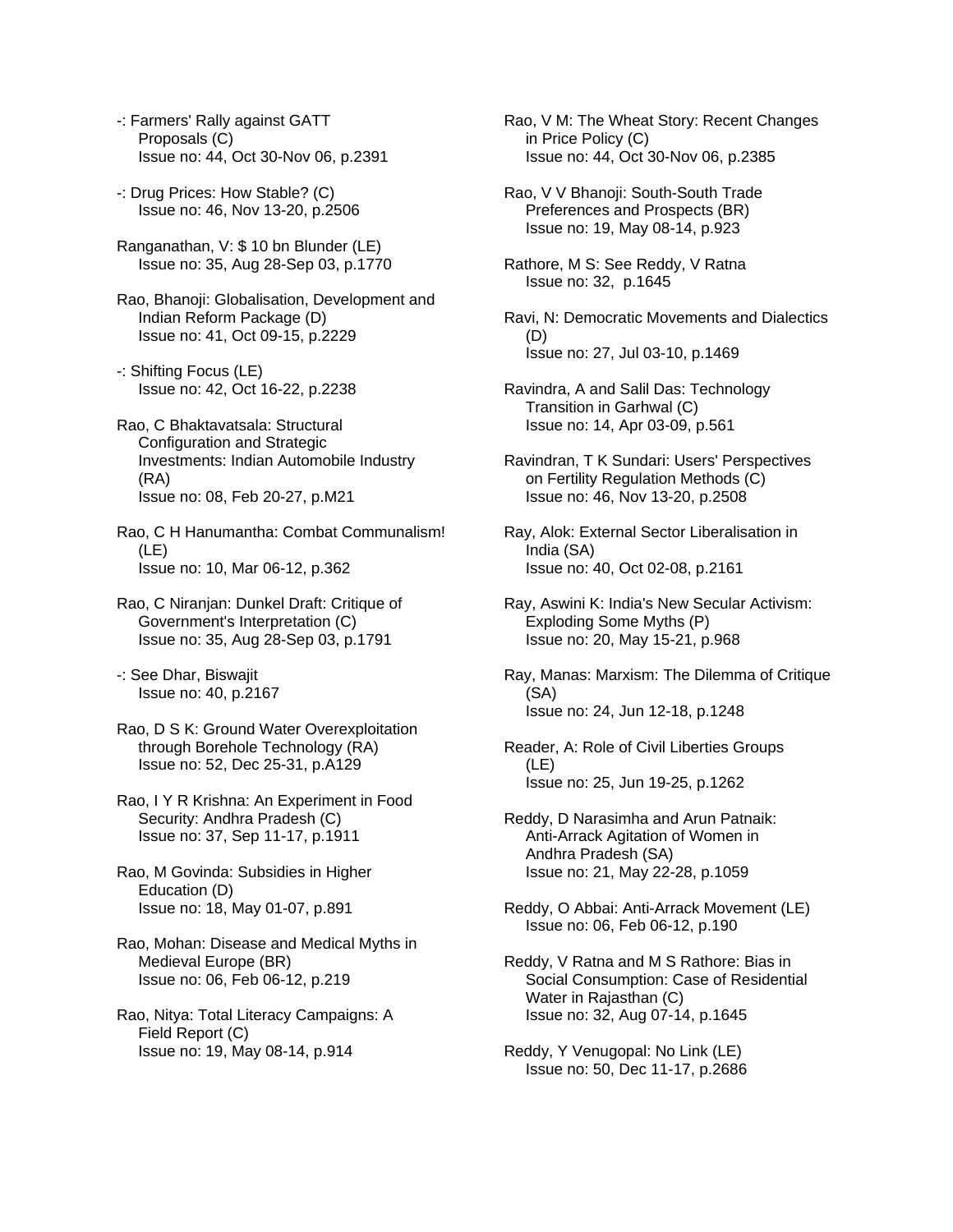Risseeuw, Carla: See Ganesh, Kamala Issue no: 43, p.2332

Ritu Priya: Town Planning, Public Health and Urban Poor: Some Explorations from Delhi (SA) Issue no: 17, Apr 24-30, p.824

Rodrigues, Edward A: Exploring School-Community Linkages (BR) Issue no: 20, May 15-21, p.980

Rohde, Jon E: See Gupta, Arun Issue no: 26, p.1390

Rohini P H: Struggle against Communalism: Defining a Positive Alternative (P) Issue no: 43, Oct 23-29, p.2339

Roy, Ajit: Shift in Political Alignment: West Bengal (C) Issue no: 01, Jan 02-09, p.19

-: Hindutvavad's Political Agenda  $(C)$ Issue no: 12, Mar 20-27, p.499

Roy, Ajit: Two Famous Bengali Scientists: Some Personal Memories (C) Issue no: 17, Apr 24-30, p.796

-: Understanding Capitalism (D) Issue no: 25, Jun 19-25, p.1331

-: The Buddhadev Affair: West Bengal (C) Issue no: 38, Sep 18-24, p.1973

-: Maoist Baggage (BR) Issue no: 43, Oct 23-29, p.2346

-: Maoist Baggage (BR) Issue no: 43, Oct 23-29, p.2346

-: New Thrust of Caste Mobilisation: Assembly Elections (C) Issue no: 49, Dec 04-10, p.2641

-: Russian Chauvinism (LE) Issue no: 52, Dec 25-31, p.2854

-: Pressure to Curb People's Movements (C) Issue no: 52, Dec 25-31, p.2875 Roy, Biren: Left Trade Unions and New Economic Policies (C) Issue no: 51, Dec 18-24, p.2777

Roy, Nirmalya: Who Needs 10,000 MW of Private Power? (C) Issue no: 27, Jul 03-10, p.1420

Roy, Sanjay K: State, Ideologies and Urban Poor in Third World (SA) Issue no: 49, Dec 04-10, p.2677

Roy, Sumit: Aspects of Structural Adjustment in West Africa and South-East Asia (SA) Issue no: 37, Sep 11-17, p.1937

Roy, Tirthankar: Employment: Asian Experience (BR) Issue no: 22, May 29-Jun 04, p.1099

Saha, Bibhas: Explaining Nominal Wages of Industrial Workers (BR) Issue no: 14, Apr 03-09, p.578

Saha, Suraniit K: Uneven Development of Engineering Companies of India: Spatial Dimension of Competitive Advantage (RA) Issue no: 48, Nov 27-Dec 03, p.M122

Sahai, Suman: Burden of Proof: Danger Clause in Dunkel Text (C) Issue no: 20, May 15-21, p.958

-: Dunkel Draft in Bad for Agriculture (C) Issue no: 25, Jun 19-25, p.1280

-: Indian Patents Act and TRIPS (C) Issue no: 29, Jul 17-24, p.1495

-: The Sui Generis System (C) Issue no: 50, Dec 11-17, p.2702

Saldanha, Denzil: Cultural Communication in Literacy Campaigns: Social Relational Contexts, Processes and Hegemonic Organisation (SA) Issue no: 20, May 15-21, p.981

Saleth, R Maria: Sustainable Mountain Agriculture: Beyond a Mountain Perspective (BR) Issue no: 20, May 15-21, p.976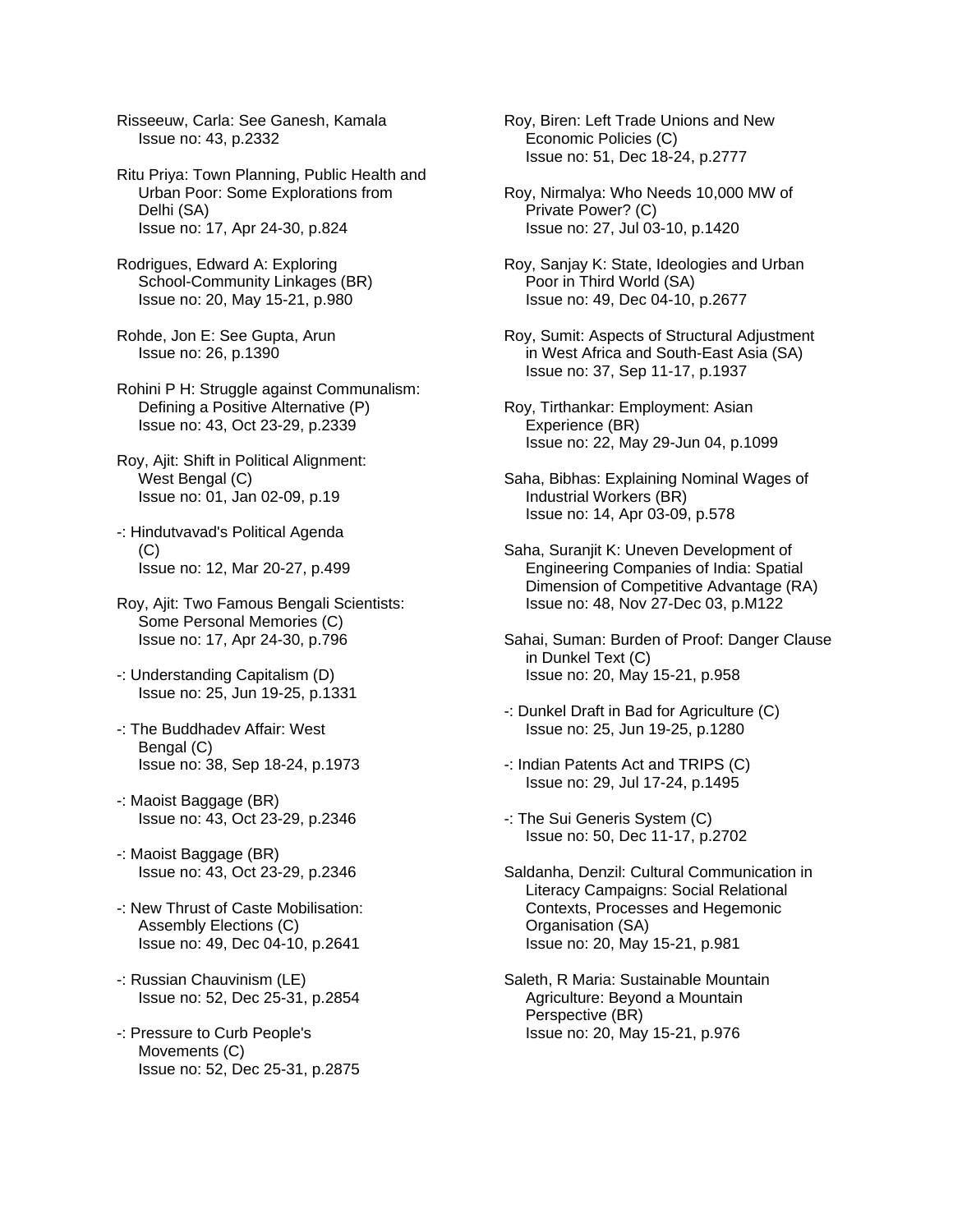Saleth, R Maria and M Thangaraj: Distribution Pattern of Lift Irrigation in India: An Analysis by Hydro-Geological Regions (RA) Issue no: 39, Sep 25-Oct 01, p.A102

Sampat Kumar, Rama: See Gidadhubli, R G Issue no: 24, p.1216

-: See Gidadhubli, R G Issue no: 41, p.2197

Sampath, Veda: Hindu Girl-Child (LE) Issue no: 50, Dec 11-17, p.2686

Samuel, John: Language and Nationality in North-East India (C) Issue no: 03, Jan 16-23, p.91

Sandesara, J C: Modern Small Industry, 1972 and 1987-88: Aspects of Growth and Structural Change (SA) Issue no: 06, Feb 06-12, p.223

Sandhu, Hardev Singh: Peasants against Dunkel Draft (LE) Issue no: 36, Sep 04-10, p.1834

Sangari, Kumkum: Consent, Agency and Rhetorics of Incitement (SA) Issue no: 18, May 01-07, p.867

Sangvai, Sanjay: Politics of Submergence (C) Issue no: 50, Dec 11-17, p.2705

Santha Kumar, V and R Rajagopalan: Technological Prejudice: Case of Indian Irrigation (SA) Issue no: 14, Apr 03-09, p.586

Sanyal, Kalyan K: Paradox of Competitiveness and Globalisation of Underdevelopment (SA) Issue no: 25, Jun 19-25, p.1326

Sarathy, V P and C R Bijoy: Detention of Human Rights Activist (LE) Issue no: 38, Sep 18-24, p.1958

Sarkar, Prabirjit: See Bagchi, Amiya Kumar Issue no: 38, p.2012

Sarkar, Suman: Growth Perspectives of the Eighth Plan: A Two-Sector Open Economy Framework (SA) Issue no: 27, Jul 03-10, p.1453

Sarkar, Sumit: The Fascism of the Sangh Parivar (P) Issue no: 05, Jan 30-Feb 05, p.163

-: E P Thompson: Obituary (C) Issue no: 39, Sep 25-Oct 01, p.2055

Sarkar, Tanika: Rhetoric against Age of Consent: Resisting Colonial Reason and Death of a Child-Wife (SA) Issue no: 36, Sep 04-10, p.1869

Sastry, C Mani: Nominal Wages of Industrial Workers (LE) Issue no: 21, May 22-28, p.1006

Sathe, S P: Democracy and Judicial Review (BR) Issue no: 17, Apr 24-30, p.813

-: Religion-Politics Separation: Some Thoughts on Proposed Legislation (C) Issue no: 44, Oct 30-Nov 06, p.2388

Sau, Ranjit: A Landmark in Policy Analysis (BR) Issue no: 11, Mar 13-19, p.449

-: Costs of Stabilising the Economy (SA) Issue no: 15, Apr 10-16, p.675

-: Exchange Rate Dynamics: Case of Dollar (SA) Issue no: 26, Jun 26-Jul 02, p.1394

-: Purchasing Power Parity, Unequal Exchange and Foreign Direct Investment (SA) Issue no: 37, Sep 11-17, p.1927

Saxena, A P: Privatisation: Cure or Curse? (BR) Issue no: 21, May 22-28, p.1036

Saxena, Sadhna: Limits and Consequences of Literacy Programmes (C) Issue no: 08, Feb 20-27, p.323

Saxena, Sadhna and Kamal Mahendroo: Politics of Language (C) Issue no: 45, Nov 06-12, p.2445

Sebastian, P A: People's Commission Report on Bombay Riots (C) Issue no: 42, Oct 16-22, p.2256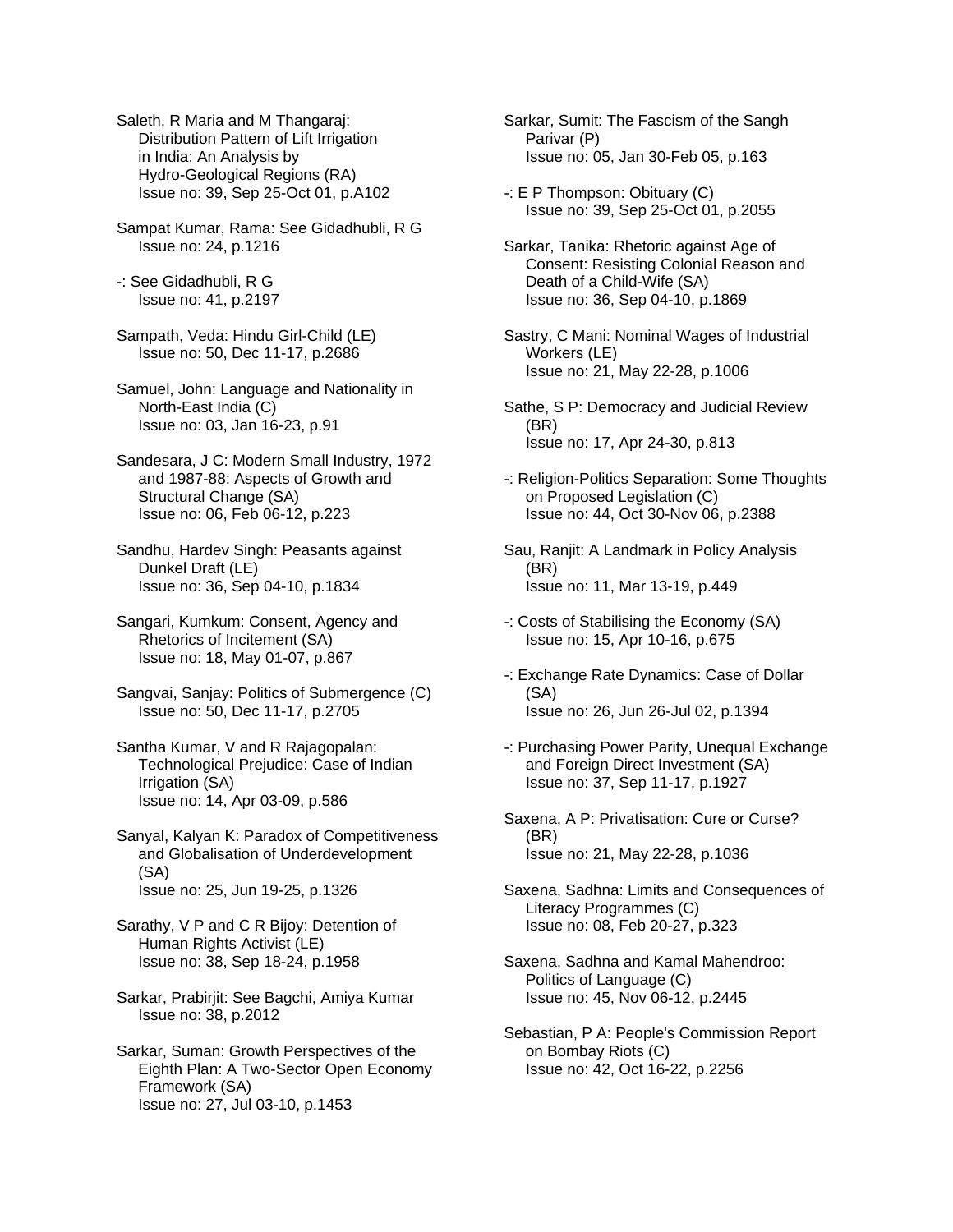-: Protection of Human Rights: One More Ornamental Commission? (C) Issue no: 43, Oct 23-29, p.2327

Sen Gupta, D N: Indian Manufacturing Industry: Growth Episode of the Eighties (RA) Issue no: 22, May 29-Jun 04, p.M54

Sen, Mrinal: Call of December 6, 1993 (LE) Issue no: 52, Dec 25-31, p.2854

Sen, S R: India's Political System: What Is To Be Done? (P) Issue no: 01, Jan 02-09, p.27

-: Communal Riots: Anticipation, Containment and Prevention (P) Issue no: 15, Apr 10-16, p.627

-: Stagflation, Unemployment and Oligopoly (P) Issue no: 32, Aug 07-14, p.1649

-: Innovation, TRIPS and Future Trend (P) Issue no: 37, Sep 11-17, p.1918

-: The Middle Path (P) Issue no: 46, Nov 13-20, p.2515

Sen, Tapas K: Budget-Making (BR) Issue no: 10, Mar 06-12, p.392

Sengupta, Arjun: Aid and Development Policy in the 1990s (SA) Issue no: 11, Mar 13-19, p.453

Serbinenko, V V: Russian Idea and Prospects for Democracy (SA) Issue no: 51, Dec 18-24, p.2793

Sethi, Harsh: A Moving Narrative (BR) Issue no: 07, Feb 13-19, p.277

Shah, Ghanshyam: Of Reservation, Merit and Distributive Justice (BR) Issue no: 15, Apr 10-16, p.633

Shah, Tushaar: Agriculture and Rural Development in 1990s and Beyond: Redesigning Relations between State and Institutions of Development (RA) Issue no: 39, Sep 25-Oct 01, p.A74

Shankar, Kripa: Rural Poverty (LE) Issue no: 23, Jun 05-11, p.1126 Sharma, Anil: See Singh, Rustam Issue no: 06, p.208

Shatrugna, M: Commercialisation of Higher Education in Andhra Pradesh (C) Issue no: 39, Sep 25-Oct 01, p.2057

-: Prohibition, Congress Style: Andhra Pradesh (C) Issue no: 49, Dec 04-10, p.1643

-: Commercialising Higher Education (D) Issue no: 52, Dec 25-31, p.2912

Shebarshin, Leonid: Reflections on the KGB in Russia (SA) Issue no: 51, Dec 18-24, p.2829

Sheth, N R: Our Trade Unions: An Overview (SA) Issue no: 06, Feb 06-12, p.231

-: Managerial Pilgrimage to Indian Ethos (BR) Issue no: 31, Jul 31-Aug 06, p.1581

-: What about Ethics and Values in Management? (RA) Issue no: 35, Aug 28-Sep 03, p.M87

Sheth, Pravin: Degeneration of a City: Surat Riots-I (C) Issue no: 05, Jan 30-Feb 05, p.151

Shiva Kumar, A K and Vanita Nayak Mukherjee: Health as Development: Implications for Research, Policy and Action (SA) Issue no: 16, Apr 17-23, p.769

Shiva, Vandana: Farmers' Rights, Biodiversity and International Treaties (C) Issue no: 14, Apr 03-09, p.555

Shivamaggi, H B: Problem of Rural Credit in India (RA) Issue no: 26, Jun 26-Jul 02, p.1361

Shiviah, M: Behind Hindu Growth Rate: Glimpses of Upper Class Statecraft (D) Issue no: 14, Apr 03-09, p.594

Shroff, Manu R: Indian Economy at the Crossroads (D) Issue no: 19, May 08-14, p.943

-: Financial Reforms (LE) Issue no: 41, Oct 09-15, p.2170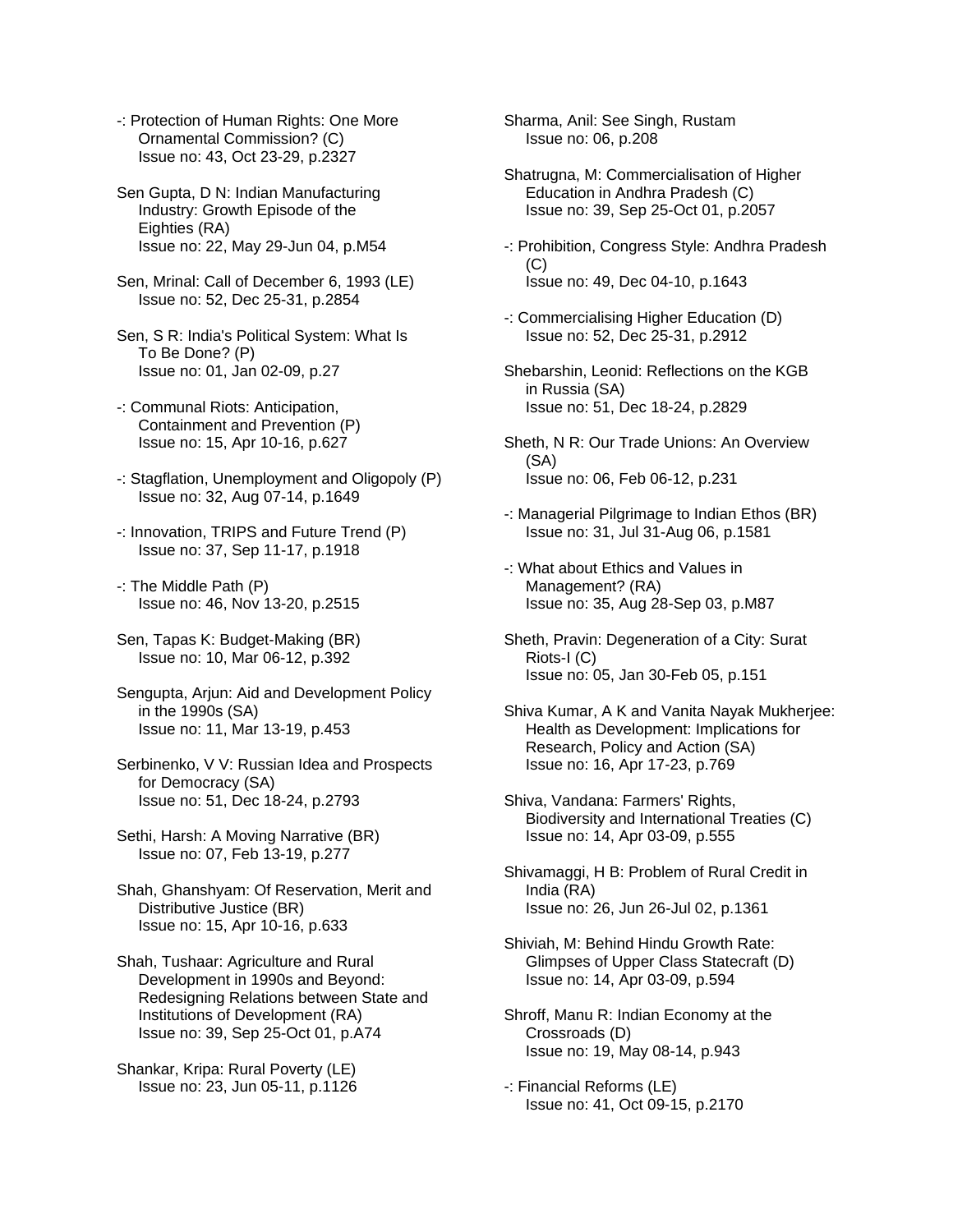Shukla, S: Dead End (LE) Issue no: 16, Apr 17-23, p.726

-: The Third Stratum (D) Issue no: 23, Jun 05-11, p.1195

- Singh, Ajit Kumar: Social Consequences of New Economic Policies: With Particular Reference to Levels of Living of Working Class Population (SA) Issue no: 07, Feb 13-19, p.279
- Singh, Amrik: University Governance in Maharashtra (P) Issue no: 11, Mar 13-19, p.443
- -: Combining Moral Commitment with Pragmatism: Ashok Mitra Commission on Education (P) Issue no: 29, Jul 17-24, p.1504
- Singh, Gurbachan: Financial Intermediation and Rural Credit (D) Issue no: 01, Jan 02-09, p.68
- Singh, Gurbir: Hindutva's Low-Intensity War against Bombay's Riot Victims (C) Issue no: 19, May 08-14, p.908
- Singh, Karam: Kandi Watershed Development Project: A Critical Evaluation (RA) Issue no: 52, Dec 25-31, p.A122
- Singh, N: 20 Years of Struggle (LE) Issue no: 24, Jun 12-18, p.1198
- Singh, R P and P B R Hazell: Rural Poverty in the Semi-Arid Tropics of India: Identification, Determinants and Policy Interventions (RA) Issue no: 12, Mar 20-27, p.A9
- Singh, Rustam and Anil Sharma: Panchayat Elections: A Turning Point?: Punjab (C) Issue no: 06, Feb 06-12, p.208
- Singh, S K: Karnataka Panchayat Act: Captive Bodies (C) Issue no: 52, Dec 25-31, p.2879
- Sinha, Dipankar: Thorny Road to Open Market: Lesson from Hero Cup (C) Issue no: 51, Dec 18-24, p.2775
- Sinha, Sidharth: Inter-Industry Variations in Capital Structure (RA) Issue no: 35, Aug 28-Sep 03, p.M91
- Sinha, Subir and Ronald Herring: Common Property, Collective Action and Ecology (C) Issue no: 27, Jul 03-10, p.1425
- Sircar, Ranjabati: Contemporary Indian Dance: Question of Training (C) Issue no: 39, Sep 25-Oct 01, p.2067
- Sivaramakrishnan, Arvind: Democracy, on a Scale of 10 (BR) Issue no: 38, Sep 18-24, p.1986
- Smita: Desperate Measures: Police Repression of Anti-Dam Movement at Alirajpur (C) Issue no: 12, Mar 20-27, p.501
- Sobhan, Rehman: Structural Maladjustment: Bangladesh's Experience with Market Reforms (SA) Issue no: 19, May 08-14, p.925
- Sonalkar, Sudhir: The 'Muslim Problem': A Perspective (C) Issue no: 26, Jun 26-Jul 02, p.1345
- Sorensen, Christian: The Danes, Maastricht and European Federalism (C) Issue no: 10, Mar 06-12, p.383
- Sri Madhava Ashish: Decentralised Management of Natural Resources in the UP Hills (C) Issue no: 35, Aug 28-Sep 03, p.1793
- Srinivas, K Ravi: Legal Protection of Software: Implications of Dunkel Draft for Third World (C) Issue no: 17, Apr 24-30, p.802
- -: Industrial Negligence and Right to Know (D) Issue no: 20, May 15-21, p.1004
- -: Politics of Biosafety and Regulatory Mechanisms: Japanese Vaccine Trials in India (C) Issue no: 36, Sep 04-10, p.1850
- Srinivas, M N: Changing Values in India Today (SA) Issue no: 19, May 08-14, p.933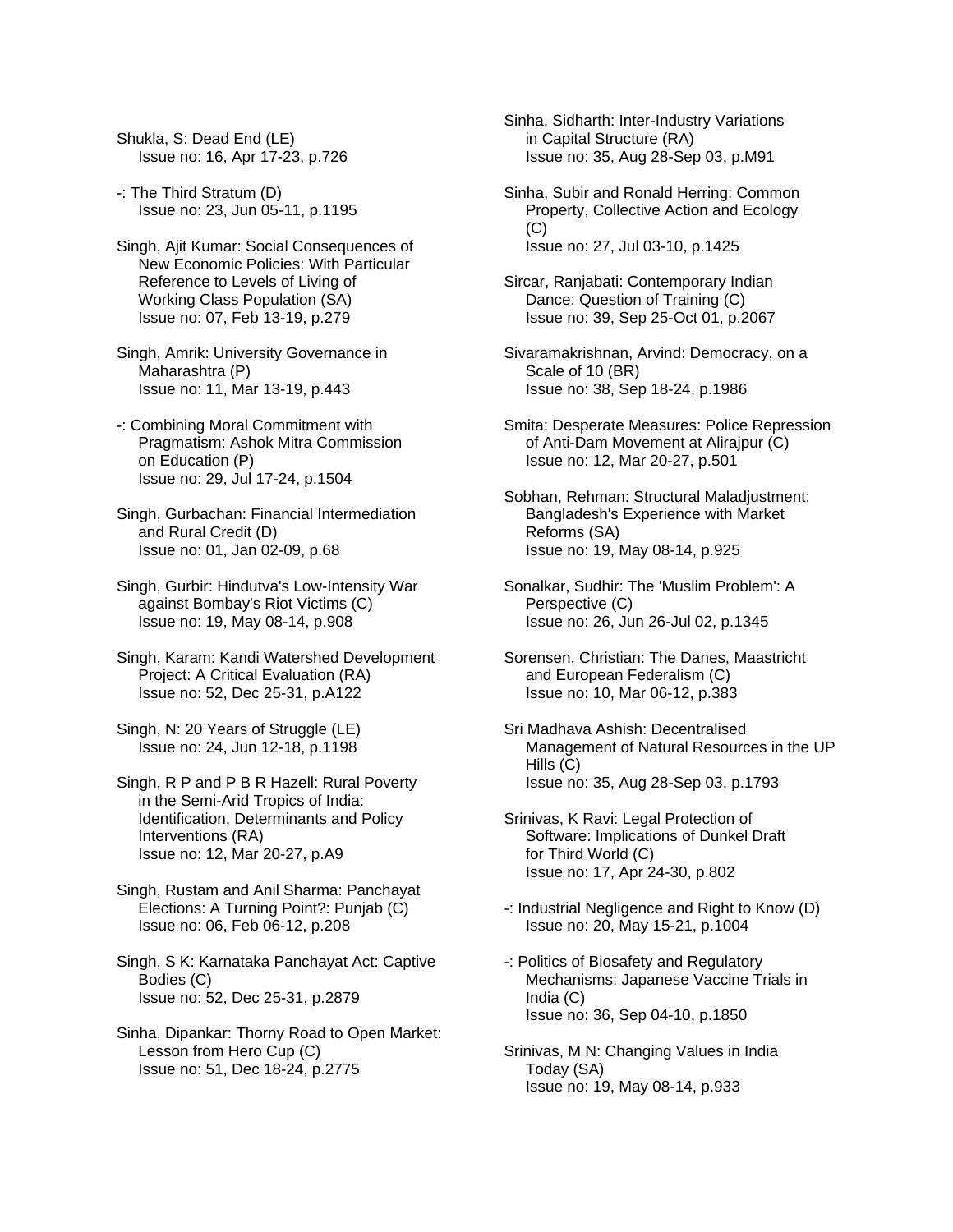Srinivasan, Amrit: The Subject in Fieldwork: Malinowski and Gandhi (SA) Issue no: 50, Dec 11-17, p.2745

Srinivasan, Bina: Repression in Narmada Valley (C) Issue no: 49, Dec 04-10, p.2640

- Srinivasan, P V: See Parikh, Kirit S Issue no: 29, p.1497
- Srinivasan, S: Two Banks and the Drug Industry (C) Issue no: 26, Jun 26-Jul 02, p.1349
- Subrahmanyam, V: Lock-up Deaths (LE) Issue no: 11, Mar 13-19, p.418
- Subramaniam, C N: See Paliwal, Rashmi Issue no: 05, p.138
- Subramaniam, V: Canadian Federal Election: Great Divide?: Canada (C) Issue no: 51, Dec 18-24, p.2781
- -: Cat in Mice Rights! (LE) Issue no: 16, Apr 17-23, p.726
- -: Rapists Go Unpunished (LE) Issue no: 37, Sep 11-17, p.1894
- Sujit, Indira: Saharanpur: Post-Demolition Situation (C) Issue no: 06, Feb 06-12, p.212
- Suryanarayana, M H: See Geetha, S Issue no: 41, p.2207
- Swaminathan, Madhura: Gender and Industrialisation (BR) Issue no: 12, Mar 20-27, p.515
- -: Changes in Land Distribution in an Agrarian Economy: Measurement of Household Mobility (D) Issue no: 21, May 22-28, p.1067
- Swaminathan, Mina: Breast-Feeding and Working Mothers: Laws and Policies on Maternity and Child Care (SA) Issue no: 18, May 01-07, p.887
- -: Breast-Feeding and Working Mothers (D) Issue no: 39, Sep 25-Oct 01, p.2099
- Swaminathan, Padmini: Unmaking of Entrepreneurial History (BR) Issue no: 44, Oct 30-Nov 06, p.2405
- -: Decay of Higher Education (RA) Issue no: 46, Nov 13-20, p.2517
- Swatija: See Chayanika Issue no: 52, p.2876
- Thakkar, Himanshu: Can Sardar Sarovar Project Ever Be Financed? (C) Issue no: 42, Oct 16-22, p.2262
- Thamarajakshi, R: Ecology and Sustainable Development (BR) Issue no: 17, Apr 24-30, p.810
- -: Ecology and Sustainable Development (BR) Issue no: 17, Apr 24-30, p.810
- Thangaraj, M: See Saleth, R Maria Issue no: 39, p.A102
- Thimmaiah, G: Tax Sharing in India (D) Issue no: 17, Apr 24-30, p.836
- Tilak, Jandhyala B G: Budgetary Reforms and Subsidies in Higher Education (D) Issue no: 06, Feb 06-12, p.245
- -: Subsidies in Higher Education (D) Issue no: 24, Jun 12-18, p.1259
- Timberg, Thomas A: Rural Credit in a Market Regime (BR) Issue no: 08, Feb 20-27, p.343
- -: Making Sense of Murky Statistics (LE) Issue no: 29, Jul 17-24, p.1478
- Tishkov, Valerii: Women in Russian Politics (SA) Issue no: 51, Dec 18-24, p.2837
- Tornquist, Olle: Democratisation in Rural Bengal (LE) Issue no: 01, Jan 02-09, p.2
- Trivedi, Prajapati: What Is India's Privatisation Policy? (RA) Issue no: 22, May 29-Jun 04, p.M71
- Tulasidhar, V B: Expenditure Compession and Health Sector Outlays (SA) Issue no: 45, Nov 06-12, p.2473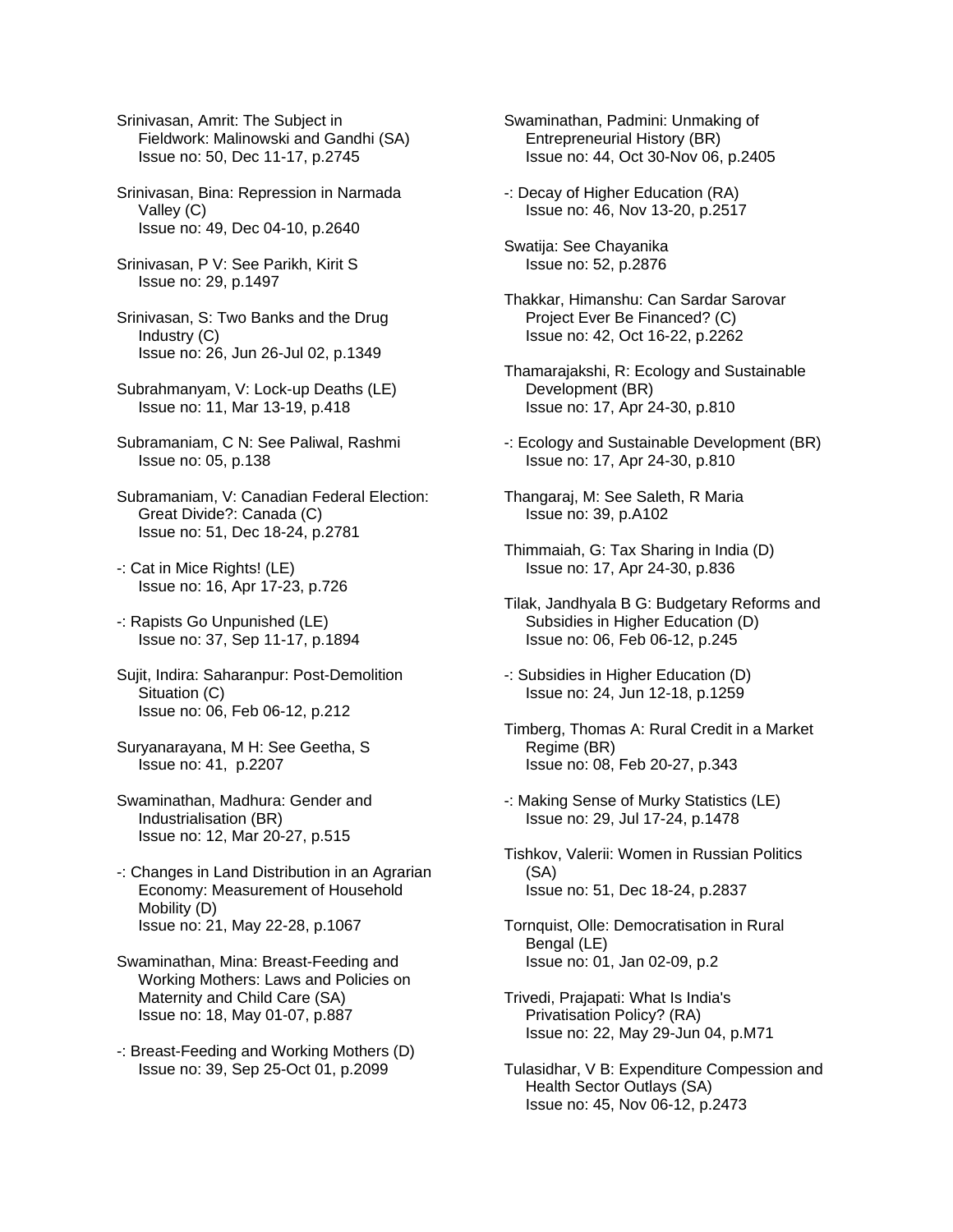- Tulpule, Bagaram: Bombay Textile Strike (BR) Issue no: 03, Jan 16-23, p.101
- -: All the Answers (C) Issue no: 29, Jul 17-24, p.1489
- -: Managerial Unionism (BR) Issue no: 35, Aug 28-Sep 03, p.1801
- Tyagarajan, Meenakshi: Keeping House for the Old Lady (BR) Issue no: 18, May 01-07, p.865
- Upendranadh, C: Structural Adjustment and Education: Issues Related to Equity (SA) Issue no: 44, Oct 30-Nov 06, p.2415
- Vaidya, Rajendra: See Gokarn, Subir Issue no: 08, p.M33
- Vaidyanathan, A and Pulapre Balakrishnan: Gopalkrishna Kumar (O) Issue no: 06, Feb 06-12, p.204
- -: Budget of 1993-94: Some Sceptical Notes (SA) Issue no: 15, Apr 10-16, p.709
- Valluri, S R: CSIR and Technological Self-Reliance (C) Issue no: 14, Apr 03-09, p.565
- Vanaik, Achin: Reactions on Ayodhya (C) Issue no: 17, Apr 24-30, p.805
- -: Imperialism, Soviet Collapse and Implications for Post-Colonial World (RA) Issue no: 05, Jan 30-Feb 05, p.PE37
- Vasudevan, Hari: Russia's Presidency (SA) Issue no: 51, Dec 18-24, p.2823
- Vasudevan, Ravi: Pressures on Film Industry (LE) Issue no: 25, Jun 19-25, p.1262
- Velayudham, T K: Ad Hoc Treasury Bills System: Rip van Winkle Wakes Up (C) Issue no: 46, Nov 13-20, p.2504
- Veltmeyer, Henry: Liberalisation and Structural Adjustment in Latin America: In Search of an Alternative (SA) Issue no: 39, Sep 25-Oct 01, p.2080
- Venkatachalapathy, A R: A K Ramanujan: Obituary (C) Issue no: 31, Jul 31-Aug 06, p.1571
- Videlici, Zapo: Divide and Rule (LE) Issue no: 45, Nov 06-12, p.2422
- Vidwans, S M: Statistical Mirage of Poverty Alleviation (D) Issue no: 35, Aug 28-Sep 03, p.1828
- -: Redefining Irrigation Potential: An Exercise in Clay Modelling (D) Issue no: 49, Dec 04-10, p.2682
- Vieux, Steve: See Petras, James Issue no: 50, p.2717
- Viswanathan, Aparna: Foreign Banks: Need for Control (C) Issue no: 12, Mar 20-27, p.503
- -: Determining Limits of Pesticide Exposure (C) Issue no: 15, Apr 10-16, p.615
- Vithal, B P R: Roots of Hindu Fundamentalism (P) Issue no: 08, Feb 20-27, p.335
- Vora, Amrish J: See Parikh, Dilip H Issue no: 26, p.A45
- Vyas, V S: New Economic Policy and Vulnerable Sections: Rationale for Public Intervention (SA) Issue no: 10, Mar 06-12, p.405
- Vyasulu, Vinod: Adding Spice to the Witch's Brew (D) Issue no: 10, Mar 06-12, p.414
- -: New Economic Policy and Technological Change: Towards New Initiatives (SA) Issue no: 29, Jul 17-24, p.1515
- Waterman, Peter: Hidden from Her Story: Women, Feminism and New Global Solidarity (RA) Issue no: 44, Oct 30-Nov 06, p.WS83
- Weiner, Myron: Rejected Peoples and Unwanted Migrants in South Asia (SA) Issue no: 34, Aug 21-27, p.1737